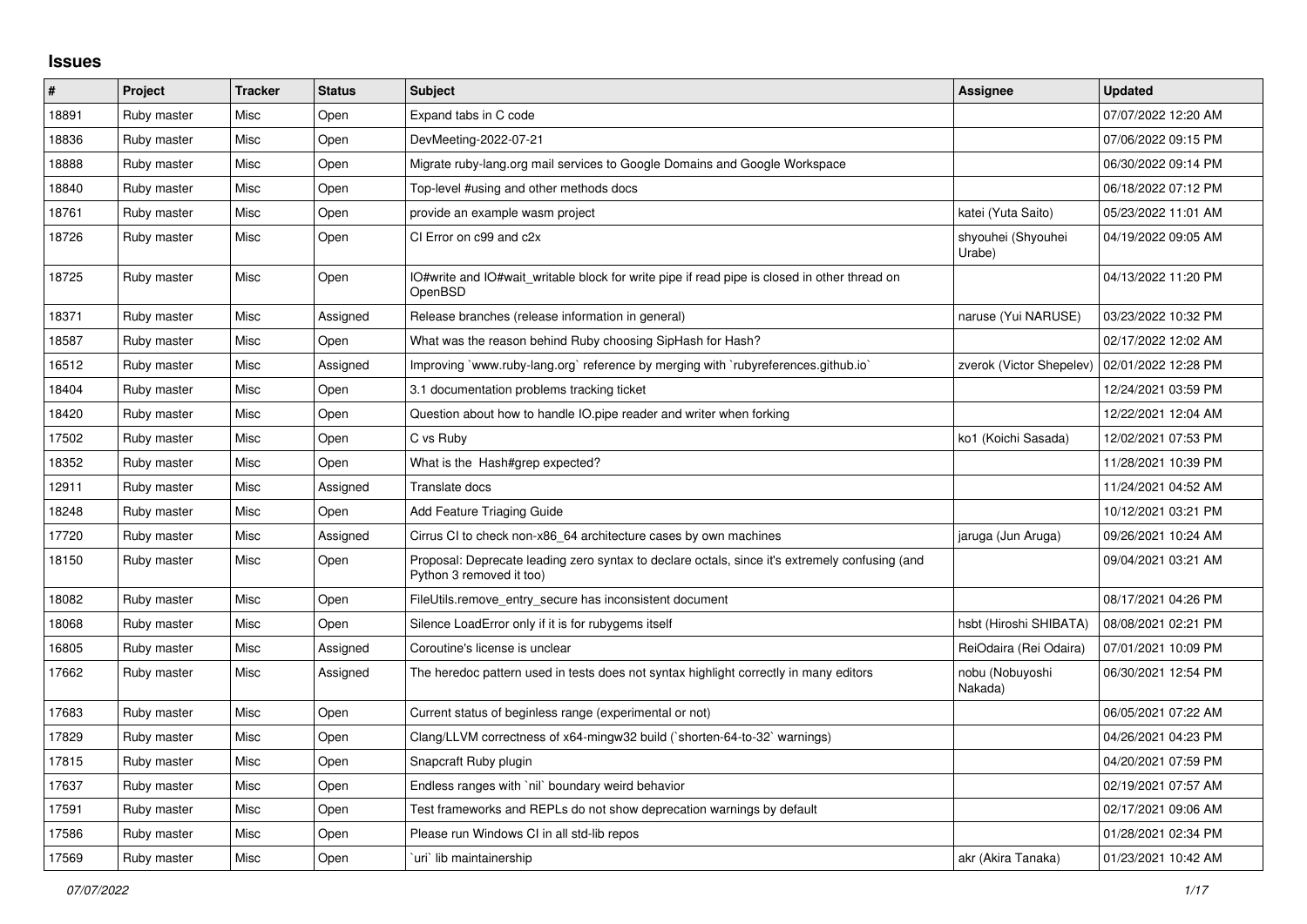| $\vert$ # | Project     | <b>Tracker</b> | <b>Status</b> | Subject                                                                                                     | Assignee                       | <b>Updated</b>      |
|-----------|-------------|----------------|---------------|-------------------------------------------------------------------------------------------------------------|--------------------------------|---------------------|
| 17565     | Ruby master | Misc           | Open          | Prefer use of access(2) in rb_file_load_ok() to check for existence of require'd files                      |                                | 01/21/2021 08:52 PM |
| 16436     | Ruby master | Misc           | Open          | hash missing #last method, make it not so consistent (it has #first)                                        |                                | 01/06/2021 09:47 AM |
| 17422     | Ruby master | Misc           | Open          | 3.0 documentation problems tracking ticket                                                                  |                                | 12/24/2020 12:51 PM |
| 17399     | Ruby master | Misc           | Open          | Are endless methods experimental?                                                                           |                                | 12/22/2020 07:05 PM |
| 17390     | Ruby master | Misc           | Open          | Class and method-level docs for Ractor                                                                      |                                | 12/13/2020 06:33 PM |
| 17376     | Ruby master | Misc           | Assigned      | Reduce number of GitHub Actions                                                                             | shyouhei (Shyouhei<br>Urabe)   | 12/10/2020 11:50 AM |
| 17309     | Ruby master | Misc           | Open          | URI.escape being deprecated, yet there is no replacement                                                    |                                | 11/11/2020 12:52 AM |
| 17199     | Ruby master | Misc           | Open          | id outputed by inspect and to_s output does not allow to find actual object_id and vice-versa               |                                | 10/20/2020 09:35 PM |
| 17174     | Ruby master | Misc           | Open          | 'Error relocating, symbol not found" error when compiling a native extension on Alpine with Ruby<br>$>=2.4$ |                                | 10/06/2020 11:19 AM |
| 17154     | Ruby master | Misc           | Open          | Update Pathname Documentation to Clarify Expected Behavior                                                  | akr (Akira Tanaka)             | 09/05/2020 01:18 PM |
| 17137     | Ruby master | Misc           | Open          | Cooperation on maintaining official docker ruby images                                                      |                                | 09/02/2020 05:03 PM |
| 17053     | Ruby master | Misc           | Open          | RDoc for Hash Keys                                                                                          |                                | 07/28/2020 01:21 AM |
| 16747     | Ruby master | Misc           | Assigned      | Repository reorganization request                                                                           | nobu (Nobuyoshi<br>Nakada)     | 05/22/2020 01:30 PM |
| 16895     | Ruby master | Misc           | Open          | Request for cooperation: Try your applications/libraries with master branch and debug options               |                                | 05/15/2020 11:51 PM |
| 16803     | Ruby master | Misc           | Open          | Discussion: those internal macros reside in public API headers                                              |                                | 05/14/2020 12:27 PM |
| 16750     | Ruby master | Misc           | Open          | Change typedef of VALUE for better type checking                                                            |                                | 04/03/2020 02:34 AM |
| 16678     | Ruby master | Misc           | Open          | Array#values_at has unintuitive behavior when supplied a range starting with negative index                 |                                | 03/09/2020 02:06 PM |
| 16671     | Ruby master | Misc           | Open          | <b>BASERUBY</b> version policy                                                                              |                                | 03/05/2020 01:11 AM |
| 16659     | Ruby master | Misc           | Open          | Documentation on Regexp missing for absence pattern (?~pat)                                                 |                                | 02/27/2020 04:16 PM |
| 16630     | Ruby master | Misc           | Assigned      | Deprecate pub/ruby/*snapshot* and use pub/ruby/snapshot/* instead                                           | matz (Yukihiro<br>Matsumoto)   | 02/27/2020 09:52 AM |
| 16629     | Ruby master | Misc           | Open          | ruby-loco now built & saved on GitHub, both mingw & mswin builds                                            |                                | 02/12/2020 01:53 PM |
| 16487     | Ruby master | Misc           | Open          | Potential for SIMD usage in ruby-core                                                                       |                                | 01/16/2020 05:25 AM |
| 16507     | Ruby master | Misc           | Open          | $=$ vs include? or match?                                                                                   |                                | 01/12/2020 11:27 PM |
| 16464     | Ruby master | Misc           | Open          | Which core objects should support deconstruct/deconstruct_keys?                                             |                                | 12/30/2019 07:54 AM |
| 16408     | Ruby master | Misc           | Open          | Ruby docs list incorrect method signatures for PTY::getpty/PTY::spawn                                       |                                | 12/12/2019 05:12 PM |
| 16396     | Ruby master | Misc           | Open          | What is the reason for this behaviour of Find.find?                                                         |                                | 12/09/2019 02:51 PM |
| 16188     | Ruby master | Misc           | Open          | What are the performance implications of the new keyword arguments in 2.7 and 3.0?                          | jeremyevans0 (Jeremy<br>Evans) | 11/27/2019 04:45 PM |
| 16124     | Ruby master | Misc           | Assigned      | Let the transient heap belong to objspace                                                                   | ko1 (Koichi Sasada)            | 11/18/2019 08:48 AM |
| 16346     | Ruby master | Misc           | Open          | Confusing macro name: RUBY_MARK_NO_PIN_UNLESS_NULL                                                          |                                | 11/13/2019 07:39 AM |
| 16267     | Ruby master | Misc           | Open          | MinGW CI - add to Actions ?                                                                                 |                                | 10/21/2019 01:10 AM |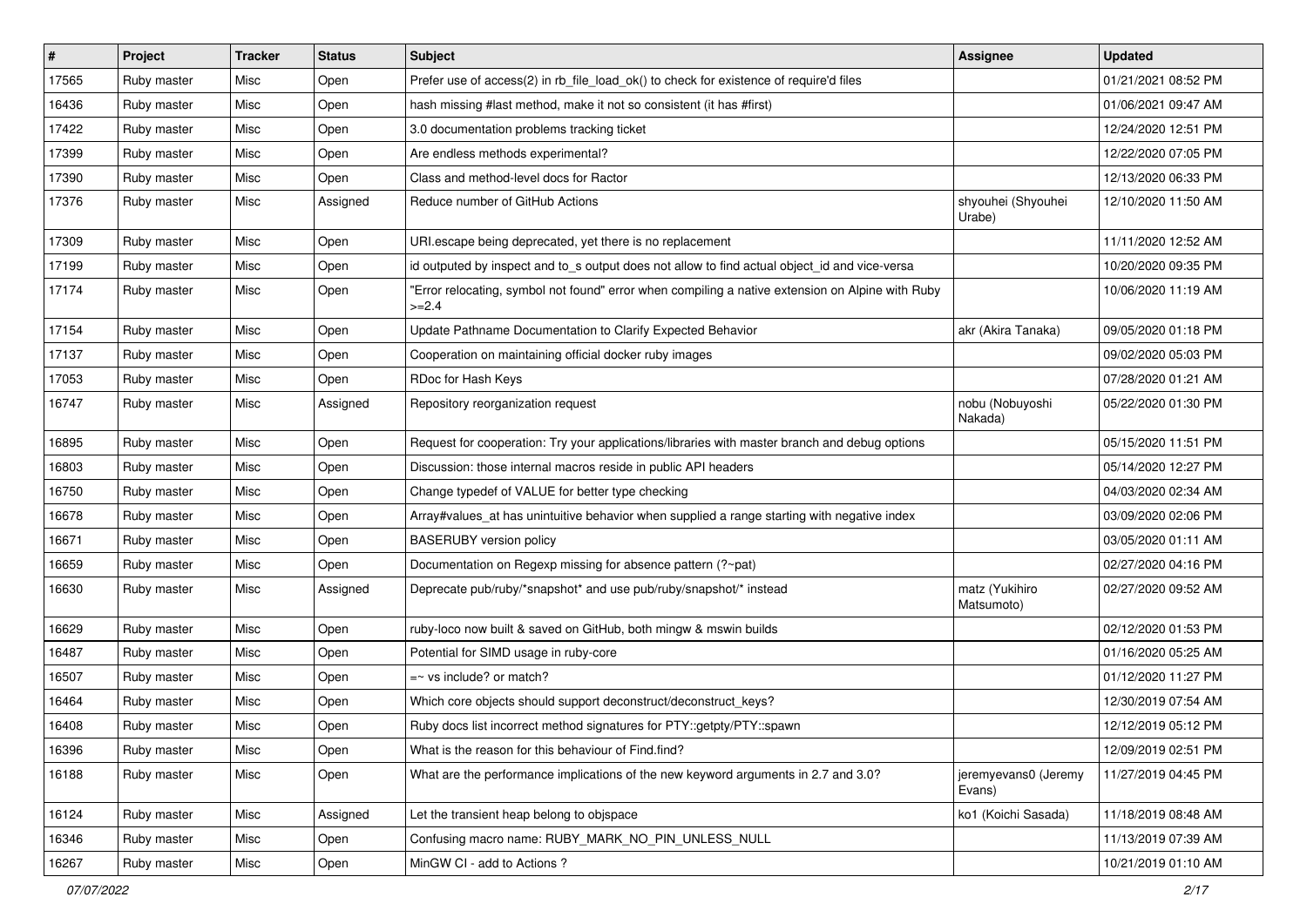| $\sharp$ | Project     | <b>Tracker</b> | <b>Status</b> | <b>Subject</b>                                                                                                                      | <b>Assignee</b>              | <b>Updated</b>      |
|----------|-------------|----------------|---------------|-------------------------------------------------------------------------------------------------------------------------------------|------------------------------|---------------------|
| 16157    | Ruby master | Misc           | Open          | What is the correct and *portable* way to do generic delegation?                                                                    |                              | 10/15/2019 04:28 PM |
| 16114    | Ruby master | Misc           | Open          | Naming of "beginless range"                                                                                                         |                              | 10/08/2019 03:06 PM |
| 16235    | Ruby master | Misc           | Open          | ENV assoc spec test does not test invalid name                                                                                      |                              | 10/05/2019 10:53 PM |
| 16160    | Ruby master | Misc           | Open          | Lazy init thread local storage                                                                                                      |                              | 09/22/2019 01:55 AM |
| 15806    | Ruby master | Misc           | Assigned      | Explicitly initialise encodings on init to remove branches on encoding lookup                                                       | nobu (Nobuyoshi<br>Nakada)   | 08/29/2019 04:29 AM |
| 16130    | Ruby master | Misc           | Open          | [Discussion / Ideas] Finding a good name for the concept of/behind guilds - primarily the NAME                                      |                              | 08/27/2019 04:00 PM |
| 16025    | Ruby master | Misc           | Assigned      | 'st_check_for_sizeof_st_index_t' declared as array with a negative size (emscripten)                                                | nobu (Nobuyoshi<br>Nakada)   | 07/30/2019 11:20 AM |
| 15802    | Ruby master | Misc           | Open          | Reduce the minimum string buffer size from 127 to 63 bytes                                                                          | ko1 (Koichi Sasada)          | 07/30/2019 04:04 AM |
| 15744    | Ruby master | Misc           | Open          | Improvement needed to documentation of 'Literals'                                                                                   |                              | 06/24/2019 02:27 AM |
| 11783    | Ruby master | Misc           | Open          | Do you have any idea if you have a budgets?                                                                                         |                              | 05/16/2019 09:06 PM |
| 15654    | Ruby master | Misc           | Open          | Documentation for Complex is wrong or misleading                                                                                    |                              | 03/11/2019 11:55 AM |
| 15568    | Ruby master | Misc           | Open          | TracePoint(:raise)#parameters raises RuntimeError                                                                                   |                              | 01/27/2019 12:02 AM |
| 15514    | Ruby master | Misc           | Open          | Add documentation for implicit array decomposition                                                                                  |                              | 01/10/2019 04:43 PM |
| 15510    | Ruby master | Misc           | Open          | Easter egg in Thread.handle_interrupt                                                                                               |                              | 01/05/2019 11:53 PM |
| 15487    | Ruby master | Misc           | Assigned      | Clarify default gems maintanance policy                                                                                             | hsbt (Hiroshi SHIBATA)       | 12/30/2018 08:42 PM |
| 15431    | Ruby master | Misc           | Open          | Hashes and arrays should not require commas to seperate values when using new lines                                                 |                              | 12/18/2018 11:05 AM |
| 15418    | Ruby master | Misc           | Open          | Date.parse('2018')                                                                                                                  |                              | 12/15/2018 09:17 PM |
| 15402    | Ruby master | Misc           | Open          | Shrinking excess retained memory of container types on promotion to uncollectible                                                   |                              | 12/11/2018 08:43 PM |
| 15007    | Ruby master | Misc           | Open          | Let all Init xxx and extension APIs frequently called from init code paths be considered cold                                       | naruse (Yui NARUSE)          | 12/06/2018 11:05 AM |
| 15202    | Ruby master | Misc           | Open          | Adding Coverity Scan to CI to see the result casually                                                                               |                              | 10/25/2018 10:50 AM |
| 15249    | Ruby master | Misc           | Open          | Documentation for attr_accessor and attr_reader should be corrected                                                                 |                              | 10/23/2018 08:09 PM |
| 15224    | Ruby master | Misc           | Open          | [DOCs] Minor inconsistency in class Array #initialize_copy -<br>https://ruby-doc.org/core-2.5.1/Array.html#method-i-initialize_copy |                              | 10/13/2018 02:26 PM |
| 15136    | Ruby master | Misc           | Open          | Fix - Wparentheses warnings                                                                                                         |                              | 09/20/2018 09:41 AM |
| 10791    | Ruby master | Misc           | Assigned      | [PATCH 1/1] Remove unnecessary passing value from doc for Observable                                                                |                              | 08/10/2018 10:51 AM |
| 10783    | Ruby master | Misc           | Open          | String#concat has an "appending" behavior                                                                                           |                              | 08/08/2018 03:08 AM |
| 14917    | Ruby master | Misc           | Assigned      | Add RDoc documents to tar ball                                                                                                      | aycabta (aycabta .)          | 07/21/2018 09:29 AM |
| 14825    | Ruby master | Misc           | Open          | When redefining 'attr_xx' methods the visibility becomes 'public'                                                                   |                              | 06/05/2018 05:57 AM |
| 14770    | Ruby master | Misc           | Open          | [META] DevelopersMeeting                                                                                                            |                              | 05/17/2018 12:28 PM |
| 14768    | Ruby master | Misc           | Open          | Add documentation for    and &&                                                                                                     |                              | 05/17/2018 09:45 AM |
| 14760    | Ruby master | Misc           | Open          | cross-thread IO#close semantics                                                                                                     | matz (Yukihiro<br>Matsumoto) | 05/17/2018 08:21 AM |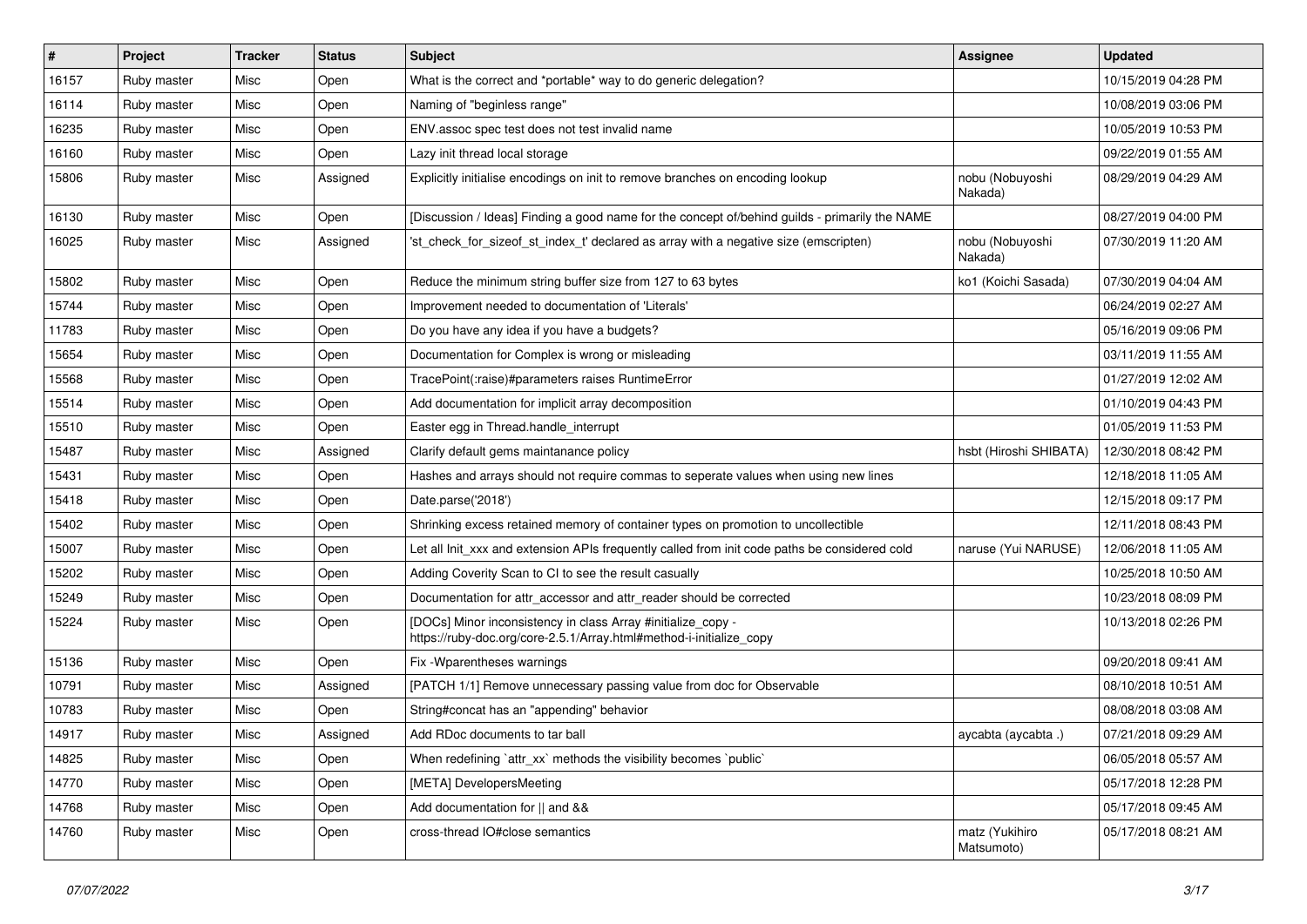| #     | Project     | <b>Tracker</b> | <b>Status</b> | <b>Subject</b>                                                                                                                                        | Assignee                        | <b>Updated</b>      |
|-------|-------------|----------------|---------------|-------------------------------------------------------------------------------------------------------------------------------------------------------|---------------------------------|---------------------|
| 14735 | Ruby master | Misc           | Open          | thread-safe operations in a hash could be documented                                                                                                  |                                 | 05/04/2018 01:09 PM |
| 14692 | Ruby master | Misc           | Open          | Question: Ruby stdlib's Option Parser                                                                                                                 | nobu (Nobuyoshi<br>Nakada)      | 04/22/2018 05:53 AM |
| 14673 | Ruby master | Misc           | Open          | Documentation for `Array#drop` / `drop_while` unclear in regard to modification                                                                       |                                 | 04/10/2018 09:51 AM |
| 13968 | Ruby master | Misc           | Open          | [Ruby 3.x perhaps] - A (minimal?) static variant of ruby                                                                                              |                                 | 01/14/2018 03:24 PM |
| 10560 | Ruby master | Misc           | Assigned      | confusion between $x=x+y$ , $x+=y$ , x.concat(y) and y.each{ z  $x<}$                                                                                 | zzak (Zachary Scott)            | 01/05/2018 09:02 PM |
| 14190 | Ruby master | Misc           | Open          | What are the semantics of \$SAFE?                                                                                                                     |                                 | 12/15/2017 10:28 PM |
| 14149 | Ruby master | Misc           | Open          | Ruby Birthday Thread - 25th years anniversary                                                                                                         |                                 | 12/02/2017 01:40 AM |
| 14037 | Ruby master | Misc           | Open          | Writing doxygen document comments to static functions                                                                                                 |                                 | 10/21/2017 07:48 AM |
| 13072 | Ruby master | Misc           | Open          | Current state of date standard library                                                                                                                |                                 | 09/02/2017 05:38 PM |
| 13804 | Ruby master | Misc           | Open          | Protected methods cannot be overridden                                                                                                                |                                 | 08/10/2017 09:41 PM |
| 13787 | Ruby master | Misc           | Open          | The path to Ruby 3.x - would it be useful to have a separate thread here at the tracker, for<br>discussions and issues and ideas related to ruby 3.x? |                                 | 08/08/2017 08:29 AM |
| 13634 | Ruby master | Misc           | Open          | NilClass is lying about respond to?(:clone)                                                                                                           |                                 | 06/06/2017 08:27 AM |
| 13622 | Ruby master | Misc           | Assigned      | Documentation missing                                                                                                                                 | stomar (Marcus<br>Stollsteimer) | 06/03/2017 07:27 AM |
| 13497 | Ruby master | Misc           | Open          | Docs, code samples, Ripper example                                                                                                                    |                                 | 04/23/2017 04:27 AM |
| 13209 | Ruby master | Misc           | Open          | fact.rb in ruby/sample variations                                                                                                                     |                                 | 02/14/2017 12:10 AM |
| 12751 | Ruby master | Misc           | Open          | Incompatibility of Ruby 3                                                                                                                             |                                 | 09/14/2016 12:48 PM |
| 12595 | Ruby master | Misc           | Open          | Documentation                                                                                                                                         |                                 | 07/18/2016 04:39 PM |
| 12277 | Ruby master | Misc           | Open          | Coding rule: colum number                                                                                                                             |                                 | 04/13/2016 06:32 PM |
| 10312 | Ruby master | Misc           | Open          | Give people more control over how the ruby parser sees code and lexical code elements<br>(valid/invalid - toggle options) + macros                    |                                 | 01/20/2016 05:14 PM |
| 10983 | Ruby master | Misc           | Open          | Why blocks make Ruby methods 439% slower?                                                                                                             |                                 | 11/10/2015 06:21 AM |
| 11295 | Ruby master | Misc           | Open          | Request for comments about error messages                                                                                                             |                                 | 10/22/2015 09:12 AM |
| 10541 | Ruby master | Misc           | Open          | Remove shorthand string interpolation syntax                                                                                                          | matz (Yukihiro<br>Matsumoto)    | 10/08/2015 05:44 PM |
| 11570 | Ruby master | Misc           | Open          | Clarify autoload chaining behavior                                                                                                                    |                                 | 10/06/2015 04:52 PM |
| 11355 | Ruby master | Misc           | Open          | Exceptions inheriting from Timeout:: Error should behave the same way                                                                                 |                                 | 07/15/2015 04:59 PM |
| 10628 | Ruby master | Misc           | Open          | Peformance of URI module                                                                                                                              | naruse (Yui NARUSE)             | 12/26/2014 04:08 PM |
| 10513 | Ruby master | Misc           | Open          | instance_eval yields the receiver, but is documented to yield no arguments                                                                            | zzak (Zachary Scott)            | 11/14/2014 10:29 PM |
| 10424 | Ruby master | Misc           | Open          | Error message when sorting NaN                                                                                                                        |                                 | 10/25/2014 02:13 PM |
| 9832  | Ruby master | Misc           | Open          | better concurrency in threads                                                                                                                         |                                 | 05/12/2014 12:33 PM |
| 9724  | Ruby master | Misc           | Open          | Warnings in Ruby: allow per-file directives to i.e. suppress warnings                                                                                 |                                 | 04/10/2014 06:21 PM |
| 9516  | Ruby master | Misc           | Open          | Consolidate all deprecation messages to one or more helper methods                                                                                    |                                 | 02/13/2014 05:11 PM |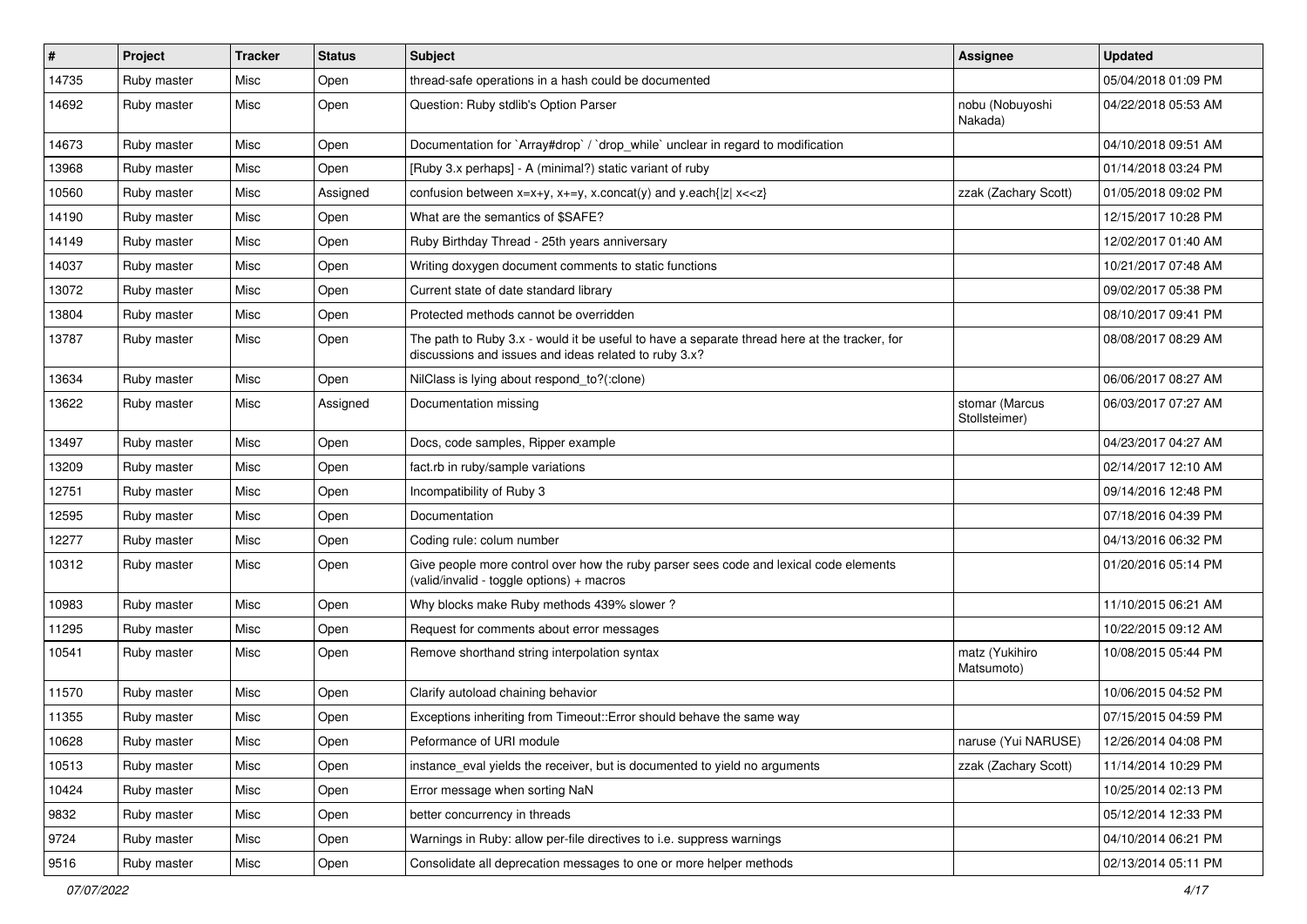| $\vert$ # | Project     | <b>Tracker</b> | <b>Status</b> | <b>Subject</b>                                                                     | Assignee                          | <b>Updated</b>      |
|-----------|-------------|----------------|---------------|------------------------------------------------------------------------------------|-----------------------------------|---------------------|
| 9136      | Ruby master | Misc           | Assigned      | Deprecated Enumerator.new(object, method) bad for BasicObject                      | zzak (Zachary Scott)              | 11/23/2013 03:58 AM |
| 18897     | Ruby master | Feature        | Open          | Add a new instruction for sending messages to ephemeral stack arrays               |                                   | 07/05/2022 10:11 PM |
| 18004     | Ruby master | Feature        | Open          | Add Async to the stdlib                                                            |                                   | 07/05/2022 05:09 PM |
| 18773     | Ruby master | Feature        | Assigned      | deconstruct to receive a range                                                     | ktsj (Kazuki Tsujimoto)           | 07/04/2022 05:38 PM |
| 17753     | Ruby master | Feature        | Open          | Add Module#namespace                                                               |                                   | 07/04/2022 01:42 AM |
| 18894     | Ruby master | Feature        | Open          | Object#make shareable                                                              |                                   | 07/02/2022 11:42 PM |
| 18814     | Ruby master | Feature        | Open          | Ractor: add method to query incoming message queue size                            |                                   | 06/30/2022 10:58 AM |
| 18885     | Ruby master | Feature        | Open          | Long lived fork advisory API (potential Copy on Write optimizations)               |                                   | 06/30/2022 09:27 AM |
| 18559     | Ruby master | Feature        | Open          | Allocation tracing: Objects created by the parser are attributed to Kernel.require |                                   | 06/28/2022 12:21 PM |
| 17326     | Ruby master | Feature        | Open          | Add Kernel#must! to the standard library                                           |                                   | 06/22/2022 04:10 PM |
| 18809     | Ruby master | Feature        | Open          | Add Numeric#ceildiv                                                                |                                   | 06/21/2022 06:21 PM |
| 18832     | Ruby master | Feature        | Open          | Do not have class/module keywords consider ancestors of Object                     |                                   | 06/21/2022 05:50 AM |
| 15330     | Ruby master | Feature        | Open          | autoload_relative                                                                  | matz (Yukihiro<br>Matsumoto)      | 06/19/2022 11:25 PM |
| 18841     | Ruby master | Feature        | Open          | Proposal: autoload relative                                                        |                                   | 06/19/2022 11:22 PM |
| 18644     | Ruby master | Feature        | Open          | Coerce anything callable to a Proc                                                 |                                   | 06/18/2022 05:28 PM |
| 18831     | Ruby master | Feature        | Open          | Block argument to 'yield'                                                          |                                   | 06/18/2022 03:12 AM |
| 18159     | Ruby master | Feature        | Open          | Integrate functionality of dead_end gem into Ruby                                  | matz (Yukihiro<br>Matsumoto)      | 06/17/2022 02:06 PM |
| 18835     | Ruby master | Feature        | Open          | Add InstructionSequence#type method                                                |                                   | 06/16/2022 10:30 PM |
| 17525     | Ruby master | Feature        | Open          | Implement Happy Eyeballs Version 2 (RFC8305) in Socket.tcp                         | Glass_saga (Masaki<br>Matsushita) | 06/16/2022 01:08 AM |
| 17472     | Ruby master | Feature        | Open          | HashWithIndifferentAccess like Hash extension                                      |                                   | 06/16/2022 01:08 AM |
| 17468     | Ruby master | Feature        | Open          | Deprecate RUBY_DEVEL                                                               |                                   | 06/16/2022 01:08 AM |
| 16476     | Ruby master | Feature        | Open          | Socket.getaddrinfo cannot be interrupted by Timeout.timeout                        | Glass_saga (Masaki<br>Matsushita) | 06/16/2022 01:08 AM |
| 16005     | Ruby master | Feature        | Open          | A variation of Time.iso8601 that can parse yyyy-MM-dd HH:mm:ss                     |                                   | 06/16/2022 01:08 AM |
| 16495     | Ruby master | Feature        | Open          | Inconsistent quotes in error messages                                              | matz (Yukihiro<br>Matsumoto)      | 06/15/2022 04:21 PM |
| 18825     | Ruby master | Feature        | Open          | Specialized instruction for "array literal + `.hash`"                              |                                   | 06/14/2022 05:24 PM |
| 18822     | Ruby master | Feature        | Open          | Ruby lack a proper method to percent-encode strings for URIs (RFC 3986)            |                                   | 06/09/2022 02:42 PM |
| 16597     | Ruby master | Feature        | Open          | missing poll()                                                                     |                                   | 06/09/2022 09:14 AM |
| 18821     | Ruby master | Feature        | Open          | Expose Pattern Matching interfaces in core classes                                 |                                   | 06/09/2022 07:24 AM |
| 16150     | Ruby master | Feature        | Open          | Add a way to request a frozen string from to_s                                     |                                   | 06/03/2022 04:42 PM |
| 18815     | Ruby master | Feature        | Open          | instance_{eval,exec} vs Proc#>>                                                    |                                   | 06/02/2022 05:17 PM |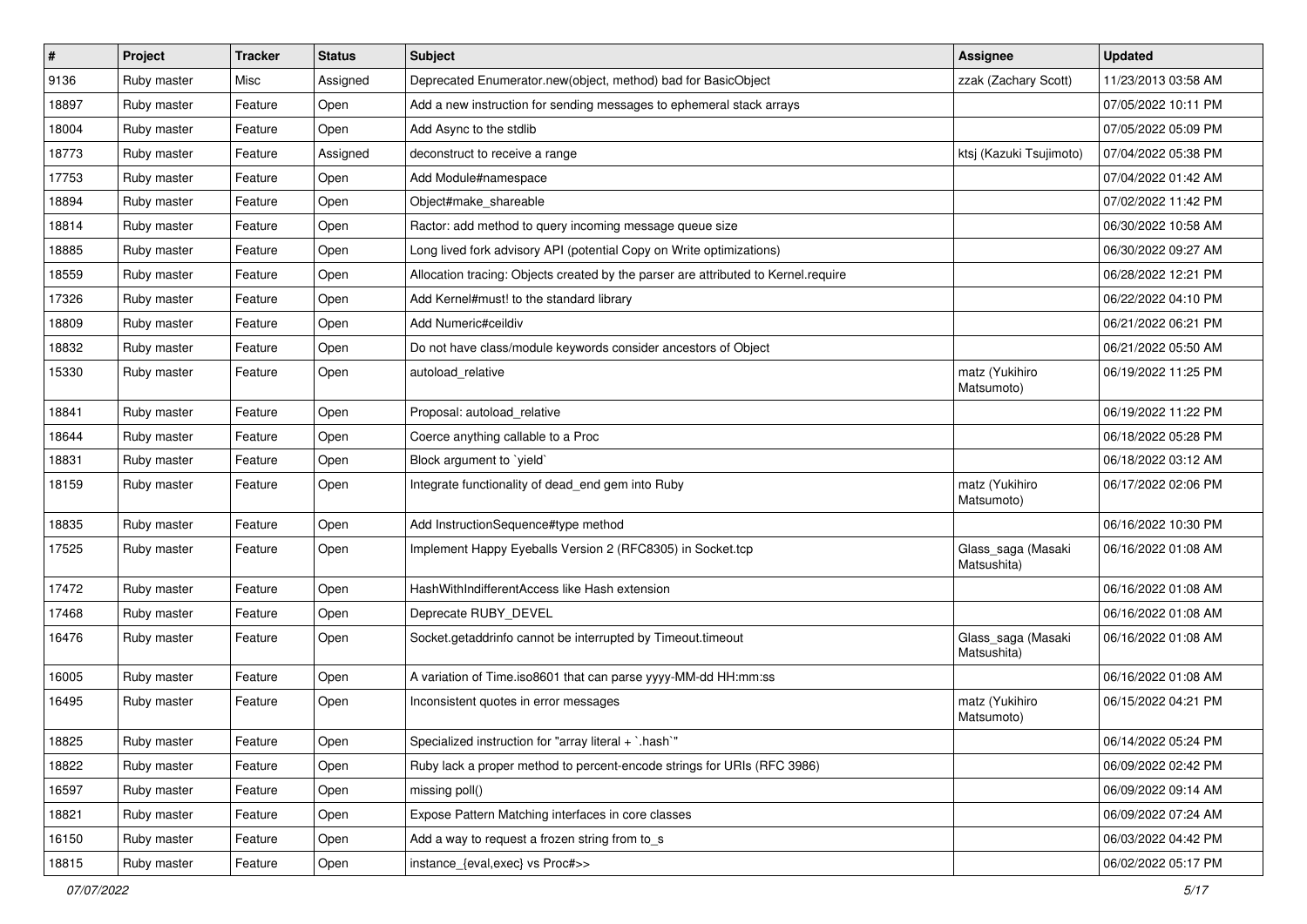| $\vert$ # | Project     | <b>Tracker</b> | <b>Status</b> | <b>Subject</b>                                                                            | Assignee                     | <b>Updated</b>      |
|-----------|-------------|----------------|---------------|-------------------------------------------------------------------------------------------|------------------------------|---------------------|
| 18812     | Ruby master | Feature        | Open          | Add ability to trace exit locations for YJIT                                              |                              | 06/01/2022 02:42 PM |
| 14602     | Ruby master | Feature        | Open          | Version of dig that raises error if a key is not present                                  |                              | 05/25/2022 12:02 PM |
| 18798     | Ruby master | Feature        | Open          | 'UnboundMethod#==' with inherited classes                                                 |                              | 05/25/2022 12:32 AM |
| 18774     | Ruby master | Feature        | Open          | Add Queue#pop(timeout:)                                                                   |                              | 05/20/2022 12:27 AM |
| 17363     | Ruby master | Feature        | Assigned      | Timeouts                                                                                  | ko1 (Koichi Sasada)          | 05/14/2022 09:06 AM |
| 17316     | Ruby master | Feature        | Open          | On memoization                                                                            |                              | 05/13/2022 11:32 AM |
| 18776     | Ruby master | Feature        | Open          | <b>Object Shapes</b>                                                                      |                              | 05/13/2022 01:11 AM |
| 18654     | Ruby master | Feature        | Open          | Enhancements to prettyprint                                                               | akr (Akira Tanaka)           | 05/12/2022 01:44 PM |
| 18642     | Ruby master | Feature        | Open          | Named ripper fields                                                                       |                              | 05/12/2022 01:37 PM |
| 18690     | Ruby master | Feature        | Open          | Allow `Kernel#then` to take arguments                                                     |                              | 05/10/2022 06:16 PM |
| 18384     | Ruby master | Feature        | Open          | Pattern Match Object                                                                      |                              | 05/07/2022 06:01 PM |
| 18762     | Ruby master | Feature        | Open          | Add an Array#undigits that compliments Integer#digits                                     |                              | 05/03/2022 08:08 PM |
| 18757     | Ruby master | Feature        | Open          | Introduce %R percent literal for anchored regular expression patterns                     |                              | 04/27/2022 05:30 PM |
| 18685     | Ruby master | Feature        | Open          | Enumerator.product: Cartesian product of enumerables                                      |                              | 04/26/2022 07:02 AM |
| 18683     | Ruby master | Feature        | Open          | Allow to create hashes with a specific capacity.                                          |                              | 04/22/2022 02:34 PM |
| 18668     | Ruby master | Feature        | Open          | Merge `io-nonblock` gems into core                                                        |                              | 04/21/2022 10:02 AM |
| 18630     | Ruby master | Feature        | Open          | Introduce general `IO#timeout` and `IO#timeout=`for all (non-)blocking operations.        |                              | 04/21/2022 09:36 AM |
| 10548     | Ruby master | Feature        | Open          | remove callcc (Callcc is now going obsoleted. Please use Fiber.)                          |                              | 04/18/2022 09:07 AM |
| 18736     | Ruby master | Feature        | Open          | self-p for method chain                                                                   |                              | 04/15/2022 11:09 AM |
| 17849     | Ruby master | Feature        | Open          | Fix Timeout timeout so that it can be used in threaded Web servers                        | matz (Yukihiro<br>Matsumoto) | 04/10/2022 06:26 AM |
| 18675     | Ruby master | Feature        | Open          | Add new exception class for resolv timeouts                                               |                              | 04/01/2022 11:22 PM |
| 16978     | Ruby master | Feature        | Open          | Ruby should not use realpath for __FILE__                                                 | nobu (Nobuyoshi<br>Nakada)   | 04/01/2022 11:30 AM |
| 18594     | Ruby master | Feature        | Open          | Add a #to_h method on URI::Generic                                                        |                              | 03/31/2022 01:18 PM |
| 18571     | Ruby master | Feature        | Assigned      | Removed the bundled sources from release package after Ruby 3.2                           | hsbt (Hiroshi SHIBATA)       | 03/28/2022 06:23 AM |
| 18659     | Ruby master | Feature        | Open          | Create a Binding at the time of an exception and make it available to Rescue              |                              | 03/25/2022 10:55 AM |
| 18179     | Ruby master | Feature        | Open          | Add Math methods to Numeric                                                               |                              | 03/24/2022 02:54 PM |
| 18462     | Ruby master | Feature        | Open          | Proposal to merge WASI based WebAssembly support                                          |                              | 03/24/2022 03:05 AM |
| 18639     | Ruby master | Feature        | Open          | Update Unicode data to Unicode Version 15.0.0                                             | duerst (Martin Dürst)        | 03/22/2022 07:38 PM |
| 17548     | Ruby master | Feature        | Open          | Need simple way to include symlink directories in Dir.glob                                |                              | 03/21/2022 01:35 PM |
| 18640     | Ruby master | Feature        | Open          | default empty string argument for `String#sub` and `String#sub!`, e.g. `"hello".sub("I")` |                              | 03/19/2022 02:33 AM |
| 18647     | Ruby master | Feature        | Open          | Non-recursive option for iseq-targeted Tracepoints in ruby 2.6+                           |                              | 03/18/2022 09:41 AM |
| 18576     | Ruby master | Feature        | Open          | Rename `ASCII-8BIT` encoding to `BINARY`                                                  |                              | 03/17/2022 03:06 PM |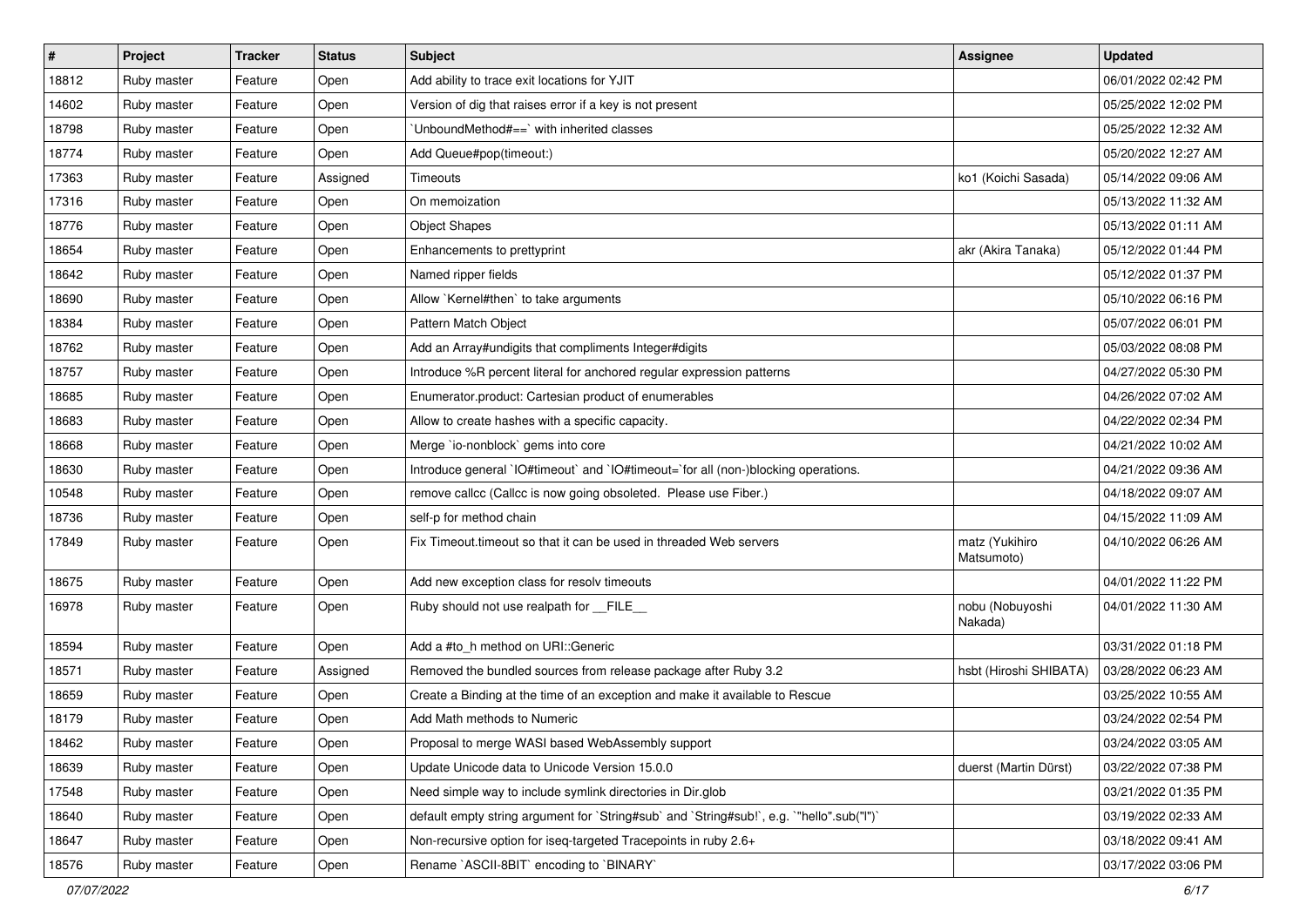| $\sharp$ | Project     | <b>Tracker</b> | <b>Status</b> | <b>Subject</b>                                                                       | <b>Assignee</b>                         | <b>Updated</b>      |
|----------|-------------|----------------|---------------|--------------------------------------------------------------------------------------|-----------------------------------------|---------------------|
| 18583    | Ruby master | Feature        | Open          | Pattern-matching: API for custom unpacking strategies?                               |                                         | 03/17/2022 01:10 PM |
| 15592    | Ruby master | Feature        | Open          | mode where "autoload" behaves like an immediate "require"                            |                                         | 03/16/2022 09:58 AM |
| 18617    | Ruby master | Feature        | Open          | Allow multiples keys in Hash#[] acting like Hash#dig                                 |                                         | 03/10/2022 01:36 PM |
| 18603    | Ruby master | Feature        | Open          | Allow syntax like obj.method(arg)=value                                              |                                         | 02/27/2022 05:04 PM |
| 18597    | Ruby master | Feature        | Open          | Strings need a named method like 'dup' that doesn't duplicate if receiver is mutable |                                         | 02/26/2022 11:56 PM |
| 18498    | Ruby master | Feature        | Open          | Introduce a public WeakKeysMap that compares by equality                             |                                         | 02/20/2022 04:06 PM |
| 18593    | Ruby master | Feature        | Open          | Add back URI.escape                                                                  |                                         | 02/18/2022 07:45 PM |
| 16989    | Ruby master | Feature        | Open          | Sets: need $\Psi$                                                                    | knu (Akinori MUSHA)                     | 02/18/2022 02:57 AM |
| 18568    | Ruby master | Feature        | Open          | Explore lazy RubyGems boot to reduce need for --disable-gems                         |                                         | 02/17/2022 07:15 AM |
| 18463    | Ruby master | Feature        | Open          | Random number generation with xoshiro                                                |                                         | 02/13/2022 09:12 AM |
| 18573    | Ruby master | Feature        | Open          | Object#pack1                                                                         |                                         | 02/08/2022 08:51 AM |
| 18438    | Ruby master | Feature        | Open          | Add `Exception#additional_message` to show additional error information              |                                         | 02/07/2022 02:55 AM |
| 18368    | Ruby master | Feature        | Open          | Range#step semantics for non-Numeric ranges                                          |                                         | 02/02/2022 03:42 PM |
| 18564    | Ruby master | Feature        | Open          | Add Exception#detailed_message                                                       | mame (Yusuke Endoh)                     | 02/01/2022 08:06 PM |
| 18402    | Ruby master | Feature        | Open          | <b>Argument Labels</b>                                                               |                                         | 01/31/2022 06:14 PM |
| 18554    | Ruby master | Feature        | Open          | Move unicode_normalize to a default gem                                              |                                         | 01/31/2022 05:51 PM |
| 18515    | Ruby master | Feature        | Open          | Add Range#reverse_each implementation for performance                                |                                         | 01/31/2022 02:23 AM |
| 18285    | Ruby master | Feature        | Open          | NoMethodError#message uses a lot of CPU/is really expensive to call                  |                                         | 01/30/2022 12:45 PM |
| 18551    | Ruby master | Feature        | Open          | Make Range#reverse_each to raise an exception if endless                             |                                         | 01/28/2022 11:13 PM |
| 18136    | Ruby master | Feature        | Open          | take_while_after                                                                     |                                         | 01/28/2022 06:23 AM |
| 18408    | Ruby master | Feature        | Assigned      | Allow pattern match to set instance variables                                        | ktsj (Kazuki Tsujimoto)                 | 01/26/2022 07:07 PM |
| 18181    | Ruby master | Feature        | Open          | Introduce Enumerable#min_with_value, max_with_value, and minmax_with_value           |                                         | 01/25/2022 07:33 AM |
| 16757    | Ruby master | Feature        | Open          | Add intersection to Range                                                            |                                         | 01/22/2022 07:26 AM |
| 14394    | Ruby master | Feature        | Open          | Class.descendants                                                                    | ko1 (Koichi Sasada)                     | 01/20/2022 10:46 PM |
| 18494    | Ruby master | Feature        | Open          | [RFC] ENV["RUBY_GC_"]= changes GC parameters dynamically                             |                                         | 01/17/2022 11:15 PM |
| 15559    | Ruby master | Feature        | Open          | Logical XOR (^^) operator                                                            |                                         | 01/16/2022 03:20 AM |
| 16986    | Ruby master | Feature        | Open          | Anonymous Struct literal                                                             | matz (Yukihiro<br>Matsumoto)            | 01/15/2022 04:57 PM |
| 18478    | Ruby master | Feature        | Open          | Module#constant pairs                                                                |                                         | 01/11/2022 07:55 PM |
| 18477    | Ruby master | Feature        | Open          | Float#sqrt and Integer#sqrt                                                          |                                         | 01/11/2022 07:34 PM |
| 18439    | Ruby master | Feature        | Open          | Support YJIT for VC++                                                                | maximecb (Maxime<br>Chevalier-Boisvert) | 01/10/2022 11:29 PM |
| 12125    | Ruby master | Feature        | Open          | Proposal: Shorthand operator for Object#method                                       |                                         | 01/07/2022 06:23 PM |
| 17473    | Ruby master | Feature        | Open          | Make Pathname to embedded class of Ruby                                              | akr (Akira Tanaka)                      | 01/07/2022 09:25 AM |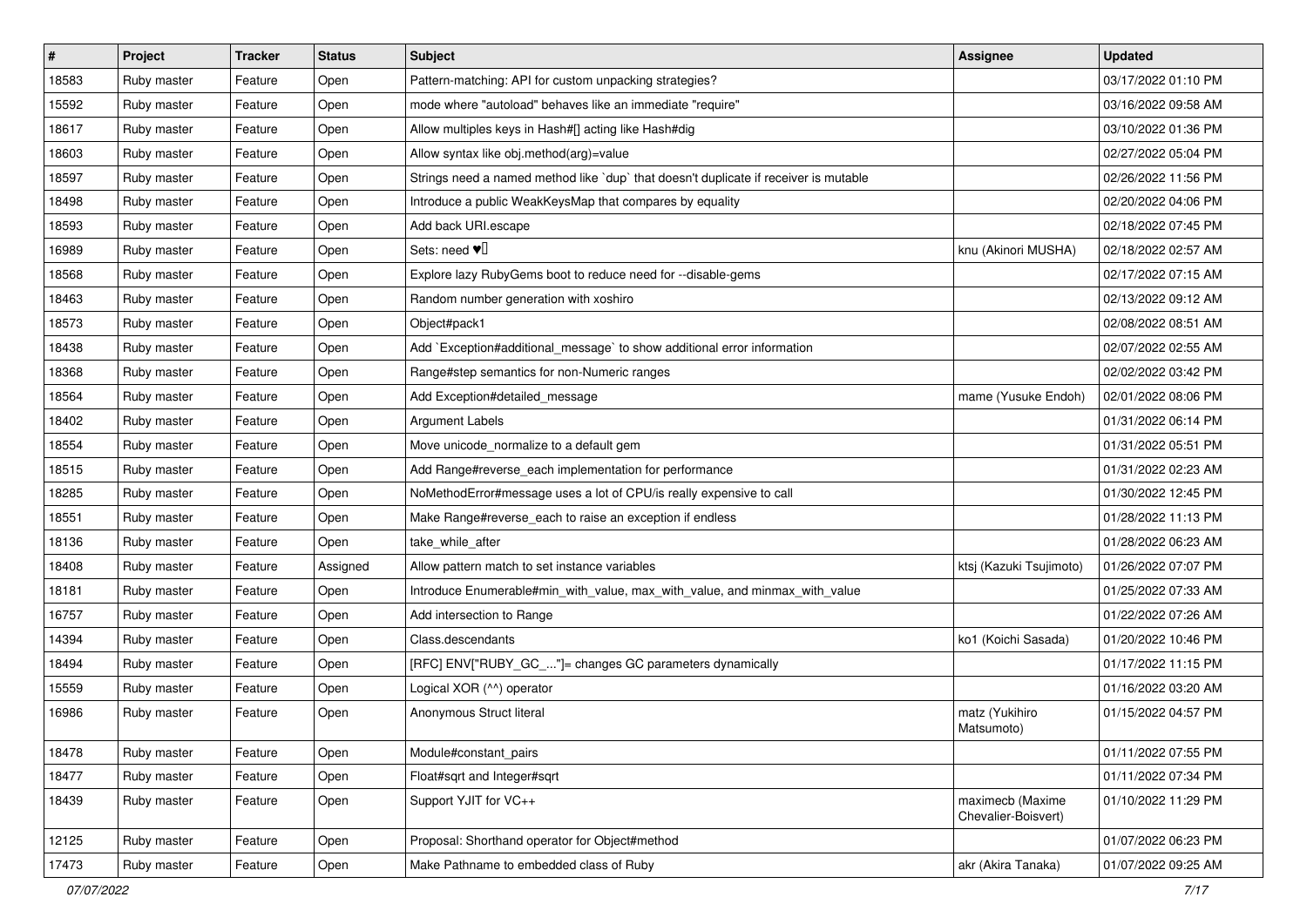| $\sharp$ | Project     | <b>Tracker</b> | <b>Status</b> | Subject                                                                         | Assignee                     | <b>Updated</b>      |
|----------|-------------|----------------|---------------|---------------------------------------------------------------------------------|------------------------------|---------------------|
| 18459    | Ruby master | Feature        | Assigned      | IRB autocomplete dropdown colour options                                        | aycabta (aycabta.)           | 01/05/2022 02:15 AM |
| 12901    | Ruby master | Feature        | Open          | Anonymous functions without scope lookup overhead                               |                              | 01/01/2022 12:30 PM |
| 14982    | Ruby master | Feature        | Open          | Improve namespace system in ruby to avoiding top-level names chaos              | matz (Yukihiro<br>Matsumoto) | 12/31/2021 05:39 PM |
| 18440    | Ruby master | Feature        | Open          | YJIT is enabled if any YJIT tuning options are set                              |                              | 12/30/2021 08:17 PM |
| 18376    | Ruby master | Feature        | Open          | Version comparison API                                                          |                              | 12/30/2021 10:33 AM |
| 18450    | Ruby master | Feature        | Assigned      | Force break in prettyprint                                                      | akr (Akira Tanaka)           | 12/29/2021 02:02 PM |
| 18332    | Ruby master | Feature        | Open          | a ? b                                                                           |                              | 12/29/2021 04:38 AM |
| 18423    | Ruby master | Feature        | Open          | Installing stable versions like 3.0.3 from source generates fatal error by make |                              | 12/23/2021 11:44 PM |
| 16817    | Ruby master | Feature        | Open          | attr_predicate or attr_query or attr_something for ? methods                    |                              | 12/23/2021 11:44 PM |
| 16347    | Ruby master | Feature        | Open          | InmutableObject                                                                 |                              | 12/23/2021 11:44 PM |
| 16118    | Ruby master | Feature        | Open          | Array .difference allow custom comparison                                       |                              | 12/23/2021 11:44 PM |
| 15458    | Ruby master | Feature        | Open          | Automatic Exception#cause print in IRB                                          |                              | 12/23/2021 11:44 PM |
| 15419    | Ruby master | Feature        | Open          | Allow Kernel#tap to be invoked with arguments like Kernel#send                  |                              | 12/23/2021 11:43 PM |
| 15036    | Ruby master | Feature        | Open          | after upgrade when run apt upgrade metasploit                                   |                              | 12/23/2021 11:43 PM |
| 14465    | Ruby master | Feature        | Open          | rename/alias and then obsolete UDPSocket::send                                  |                              | 12/23/2021 11:43 PM |
| 14463    | Ruby master | Feature        | Open          | Allow comments to precede dots in member expressions                            |                              | 12/23/2021 11:43 PM |
| 14449    | Ruby master | Feature        | Open          | error when trying to run rails s                                                |                              | 12/23/2021 11:43 PM |
| 12867    | Ruby master | Feature        | Open          | Add ability to check validity of a URL                                          |                              | 12/23/2021 11:43 PM |
| 12057    | Ruby master | Feature        | Open          | Allow methods with `yield` to be called without a block                         |                              | 12/23/2021 11:43 PM |
| 12021    | Ruby master | Feature        | Open          | Final instance variables                                                        |                              | 12/23/2021 11:43 PM |
| 12019    | Ruby master | Feature        | Open          | Better low-level support for writing concurrent libraries                       | matz (Yukihiro<br>Matsumoto) | 12/23/2021 11:43 PM |
| 11627    | Ruby master | Feature        | Open          | make `nonzero` an alias of `nonzero?`                                           | matz (Yukihiro<br>Matsumoto) | 12/23/2021 11:43 PM |
| 11026    | Ruby master | Feature        | Open          | How atomic should dynamic regexp with "once" flag be?                           |                              | 12/23/2021 11:43 PM |
| 10829    | Ruby master | Feature        | Open          | Add to_proc method to the Array class                                           |                              | 12/23/2021 11:43 PM |
| 10634    | Ruby master | Feature        | Open          | Baselining with Benchmark                                                       |                              | 12/23/2021 11:43 PM |
| 10528    | Ruby master | Feature        | Open          | Allow line breaks instead of commas in arrays, hashes, argument lists, etc.     |                              | 12/23/2021 11:43 PM |
| 10477    | Ruby master | Feature        | Open          | Implicit interfaces                                                             |                              | 12/23/2021 11:43 PM |
| 10371    | Ruby master | Feature        | Open          | Use Thread#handle_interrupt in MonitorMixin                                     |                              | 12/23/2021 11:43 PM |
| 10273    | Ruby master | Feature        | Open          | Immutable Ruby                                                                  |                              | 12/23/2021 11:43 PM |
| 10217    | Ruby master | Feature        | Open          | Dir constructor similar to Pathname constructor                                 |                              | 12/23/2021 11:43 PM |
| 9947     | Ruby master | Feature        | Open          | Make `Object#send` and `Object#method` private                                  |                              | 12/23/2021 11:43 PM |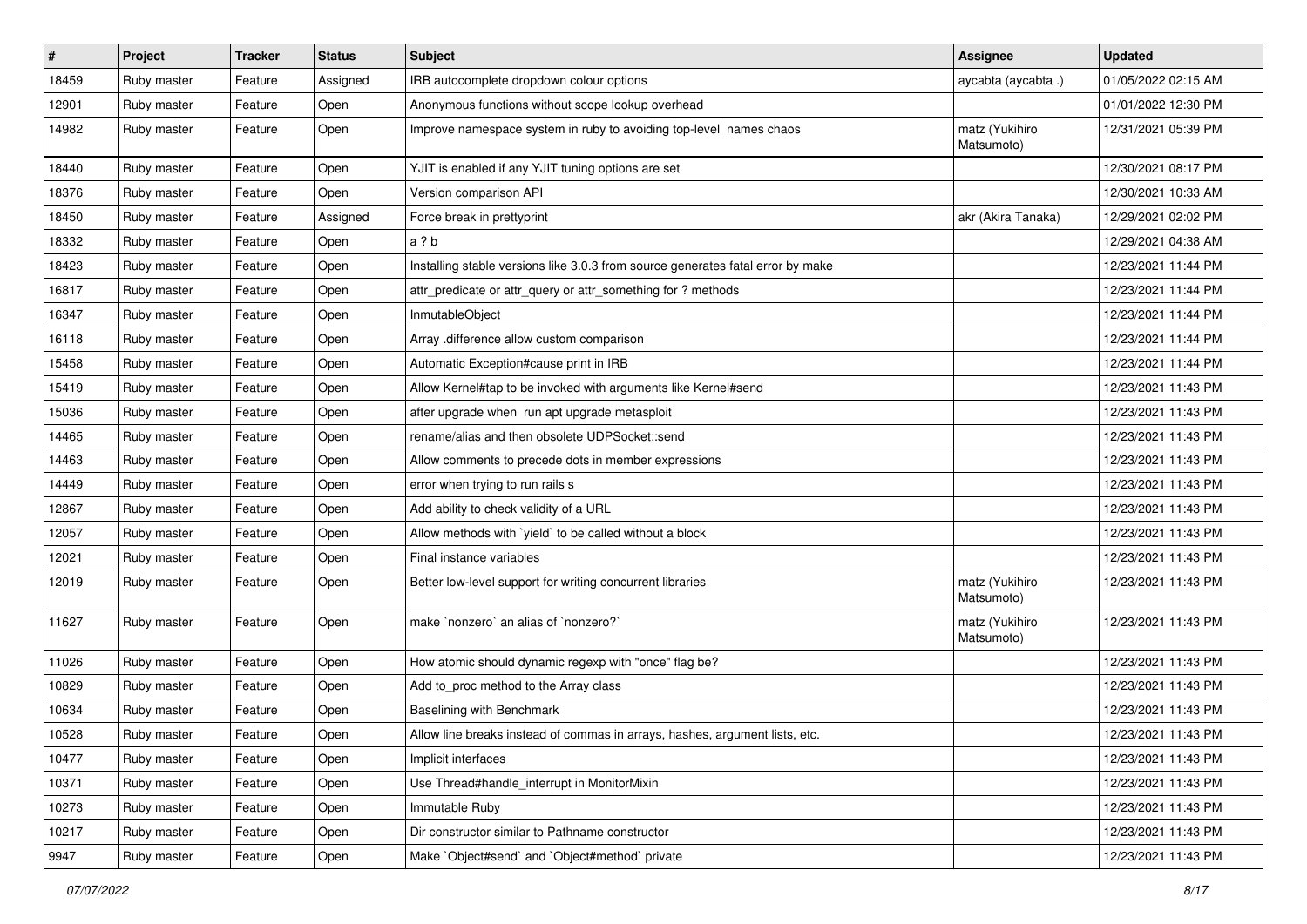| $\sharp$ | Project     | <b>Tracker</b> | <b>Status</b> | Subject                                                                                                                                                                           | Assignee                     | <b>Updated</b>      |
|----------|-------------|----------------|---------------|-----------------------------------------------------------------------------------------------------------------------------------------------------------------------------------|------------------------------|---------------------|
| 9941     | Ruby master | Feature        | Open          | Issue a warning when `module` or `class` keyword causes re-initialization of a constant that will<br>become the module/class name, instead of creating/reopening the module/class |                              | 12/23/2021 11:43 PM |
| 9804     | Ruby master | Feature        | Open          | File::CREATE as a synonym for File::CREAT                                                                                                                                         |                              | 12/23/2021 11:43 PM |
| 9686     | Ruby master | Feature        | Open          | Syntax for symbols used in hashes                                                                                                                                                 |                              | 12/23/2021 11:43 PM |
| 9402     | Ruby master | Feature        | Open          | A syntax to specify the default value of a hash                                                                                                                                   |                              | 12/23/2021 11:43 PM |
| 9401     | Ruby master | Feature        | Open          | Yet another syntax for literal anonymous functions (lambdas)                                                                                                                      |                              | 12/23/2021 11:43 PM |
| 8961     | Ruby master | Feature        | Open          | Synchronizable module to easily wrap methods in a mutex                                                                                                                           |                              | 12/23/2021 11:43 PM |
| 8947     | Ruby master | Feature        | Open          | make alias, alias_method, attr_* return name of the alias                                                                                                                         |                              | 12/23/2021 11:43 PM |
| 8896     | Ruby master | Feature        | Open          | #tap with missing block                                                                                                                                                           |                              | 12/23/2021 11:43 PM |
| 8848     | Ruby master | Feature        | Open          | Syntax for binary strings                                                                                                                                                         |                              | 12/23/2021 11:43 PM |
| 8751     | Ruby master | Feature        | Open          | Add offsets to method#source location                                                                                                                                             |                              | 12/23/2021 11:43 PM |
| 8681     | Ruby master | Feature        | Open          | Net::HTTP should set TCP_NODELAY for requests with body                                                                                                                           |                              | 12/23/2021 11:43 PM |
| 8640     | Ruby master | Feature        | Open          | Add Time#elapsed to return nanoseconds since creation                                                                                                                             |                              | 12/23/2021 11:43 PM |
| 8635     | Ruby master | Feature        | Open          | attr accessor with default block                                                                                                                                                  |                              | 12/23/2021 11:43 PM |
| 8626     | Ruby master | Feature        | Open          | Add a Set coercion method to the standard lib: Set(possible_set)                                                                                                                  |                              | 12/23/2021 11:43 PM |
| 8619     | Ruby master | Feature        | Open          | <b>Standard Profiling API</b>                                                                                                                                                     |                              | 12/23/2021 11:43 PM |
| 8570     | Ruby master | Feature        | Open          | Better mechanisms to safely load classes concurrently                                                                                                                             |                              | 12/23/2021 11:43 PM |
| 8291     | Ruby master | Feature        | Open          | Allow retrieving the root Fiber of a Thread                                                                                                                                       |                              | 12/23/2021 11:43 PM |
| 8275     | Ruby master | Feature        | Open          | Add Module#public_const_get                                                                                                                                                       |                              | 12/23/2021 11:43 PM |
| 8259     | Ruby master | Feature        | Open          | Atomic attributes accessors                                                                                                                                                       |                              | 12/23/2021 11:43 PM |
| 8088     | Ruby master | Feature        | Open          | Method#parameters (and friends) should provide useful information about core methods                                                                                              |                              | 12/23/2021 11:43 PM |
| 7895     | Ruby master | Feature        | Open          | Exception#backtrace_locations to go with Thread#backtrace_locations and<br>Kernel#caller_locations                                                                                |                              | 12/23/2021 11:43 PM |
| 7845     | Ruby master | Feature        | Open          | Strip doesn't handle unicode space characters in ruby 1.9.2 & 1.9.3 (does in 1.9.1)                                                                                               |                              | 12/23/2021 11:43 PM |
| 7747     | Ruby master | Feature        | Open          | Expanded API for Binding semantics                                                                                                                                                |                              | 12/23/2021 11:43 PM |
| 12020    | Ruby master | Feature        | Assigned      | Documenting Ruby memory model                                                                                                                                                     | ko1 (Koichi Sasada)          | 12/23/2021 11:40 PM |
| 9023     | Ruby master | Feature        | Assigned      | Array#tail                                                                                                                                                                        | matz (Yukihiro<br>Matsumoto) | 12/23/2021 11:40 PM |
| 8272     | Ruby master | Feature        | Open          | Transfer feature tracking to CommonRuby                                                                                                                                           |                              | 12/23/2021 11:40 PM |
| 8271     | Ruby master | Feature        | Assigned      | Proposal for moving to a more visible, formal process for feature requests                                                                                                        | matz (Yukihiro<br>Matsumoto) | 12/23/2021 11:40 PM |
| 8263     | Ruby master | Feature        | Assigned      | Support discovering yield state of individual Fibers                                                                                                                              | ko1 (Koichi Sasada)          | 12/23/2021 11:40 PM |
| 6308     | Ruby master | Feature        | Assigned      | Eliminate delegation from WeakRef                                                                                                                                                 | matz (Yukihiro<br>Matsumoto) | 12/23/2021 11:40 PM |
| 18411    | Ruby master | Feature        | Open          | Introduce `Fiber.blocking` for disabling scheduler.                                                                                                                               |                              | 12/23/2021 05:10 PM |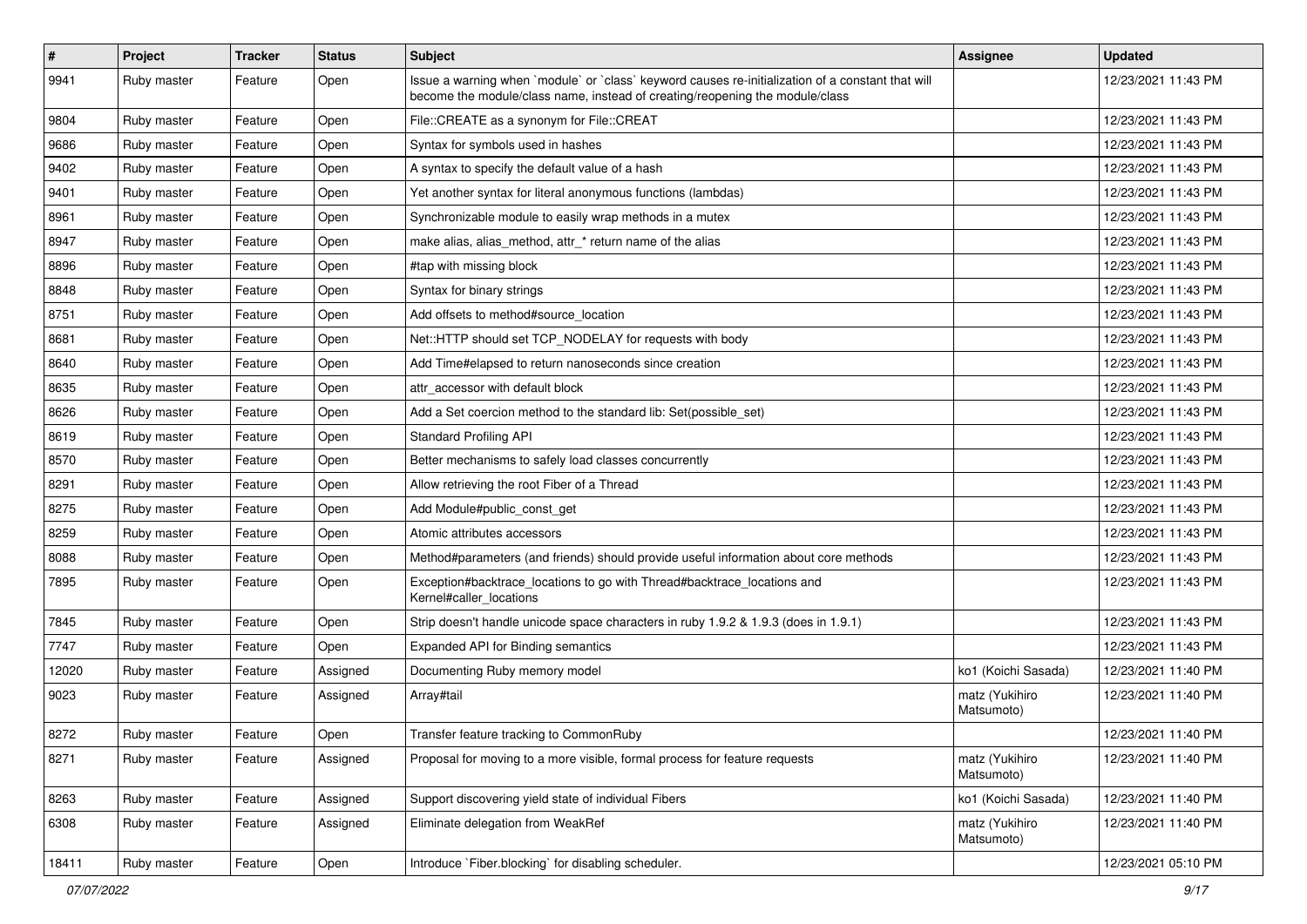| #     | Project     | <b>Tracker</b> | <b>Status</b> | <b>Subject</b>                                                                                                                                                        | Assignee                     | <b>Updated</b>      |
|-------|-------------|----------------|---------------|-----------------------------------------------------------------------------------------------------------------------------------------------------------------------|------------------------------|---------------------|
| 17339 | Ruby master | Feature        | Assigned      | Semantic grouping with BigDecimal#to_s                                                                                                                                | mrkn (Kenta Murata)          | 12/20/2021 12:39 PM |
| 18418 | Ruby master | Feature        | Open          | Add Net::HTTP#security_level=                                                                                                                                         |                              | 12/19/2021 11:58 AM |
| 17785 | Ruby master | Feature        | Open          | Allow named parameters to be keywords                                                                                                                                 | matz (Yukihiro<br>Matsumoto) | 12/17/2021 06:10 PM |
| 18410 | Ruby master | Feature        | Open          | Proposal to make inspect include underscores on numerics                                                                                                              |                              | 12/16/2021 09:07 AM |
| 18296 | Ruby master | Feature        | Open          | Custom exception formatting should override `Exception#full_message`.                                                                                                 |                              | 12/15/2021 08:49 PM |
| 12084 | Ruby master | Feature        | Open          | Class#instance`                                                                                                                                                       |                              | 12/14/2021 08:52 PM |
| 15192 | Ruby master | Feature        | Open          | Introduce a new "shortcut assigning" syntax to convenient setup instance variables                                                                                    | matz (Yukihiro<br>Matsumoto) | 12/14/2021 06:42 PM |
| 17942 | Ruby master | Feature        | Open          | Add a `initialize(public @a, private @b)` shortcut syntax for defining public/private accessors for<br>instance vars as part of constructor                           |                              | 12/13/2021 12:43 AM |
| 18401 | Ruby master | Feature        | Open          | Rework `require_relative` to add the "current path" on `\$LOAD_PATH`                                                                                                  |                              | 12/09/2021 05:41 PM |
| 18395 | Ruby master | Feature        | Open          | Introduce Array#subtract! for performance                                                                                                                             |                              | 12/08/2021 04:42 PM |
| 18033 | Ruby master | Feature        | Open          | Time.new to parse a string                                                                                                                                            |                              | 12/07/2021 02:15 PM |
| 17047 | Ruby master | Feature        | Open          | Support parameters for MAIL FROM and RCPT TO                                                                                                                          |                              | 12/06/2021 08:16 PM |
| 18275 | Ruby master | Feature        | Open          | Add an option to define method to not capture the surrounding environment                                                                                             | ko1 (Koichi Sasada)          | 12/03/2021 02:34 PM |
| 18369 | Ruby master | Feature        | Open          | users.detect(:name, "Dorian") as shorthand for users.detect { $ user $ user.name == "Dorian" }                                                                        |                              | 12/03/2021 02:23 PM |
| 6733  | Ruby master | Feature        | Open          | New inspect framework                                                                                                                                                 |                              | 11/24/2021 05:06 AM |
| 18360 | Ruby master | Feature        | Open          | <b>PrettyPrint enhancements</b>                                                                                                                                       |                              | 11/24/2021 12:15 AM |
| 18357 | Ruby master | Feature        | Open          | Proposal: stop raising when block passed to IO#each_* closes the IO                                                                                                   |                              | 11/22/2021 09:03 PM |
| 18262 | Ruby master | Feature        | Open          | Enumerator::Lazy#partition                                                                                                                                            |                              | 11/20/2021 10:17 AM |
| 16252 | Ruby master | Feature        | Open          | Hash#partition should return hashes                                                                                                                                   |                              | 11/18/2021 03:54 PM |
| 18334 | Ruby master | Feature        | Open          | ENV#to_h returns a new Hash object but Hash#to_h does not, which can cause inconsistencies                                                                            |                              | 11/17/2021 05:46 PM |
| 18331 | Ruby master | Feature        | Open          | Kernel.#Time                                                                                                                                                          |                              | 11/13/2021 12:41 PM |
| 18035 | Ruby master | Feature        | Open          | Introduce general model/semantic for immutable by default.                                                                                                            |                              | 11/09/2021 04:47 PM |
| 18127 | Ruby master | Feature        | Open          | Ractor-local version of Singleton                                                                                                                                     |                              | 11/09/2021 02:45 PM |
| 18291 | Ruby master | Feature        | Open          | When use $=\sim$ with named group, if regex is on the right side, variable not defined.                                                                               |                              | 11/06/2021 12:36 PM |
| 15667 | Ruby master | Feature        | Open          | Introduce malloc_trim(0) in full gc cycles                                                                                                                            |                              | 11/01/2021 07:32 AM |
| 18137 | Ruby master | Feature        | Open          | A new method to check Proc is isolated or not                                                                                                                         |                              | 10/27/2021 07:30 AM |
| 18265 | Ruby master | Feature        | Open          | Self-contained one-binary feature which discuss on ruby kaigi 2021 day 2, <sup>[]</sup> Ruby Committers vs<br>the World / CRuby Committers                            |                              | 10/24/2021 04:11 PM |
| 18083 | Ruby master | Feature        | Open          | Capture error in ensure block.                                                                                                                                        |                              | 10/21/2021 01:00 PM |
| 18259 | Ruby master | Feature        | Open          | Support quarter spec %q in Time#strftime                                                                                                                              |                              | 10/21/2021 12:15 PM |
| 18256 | Ruby master | Feature        | Open          | Change the canonical name of Thread::Mutex, Thread::Queue, Thread::SizedQueue and<br>Thread::ConditionVariable to just Mutex, Queue, SizedQueue and ConditionVariable |                              | 10/20/2021 10:59 PM |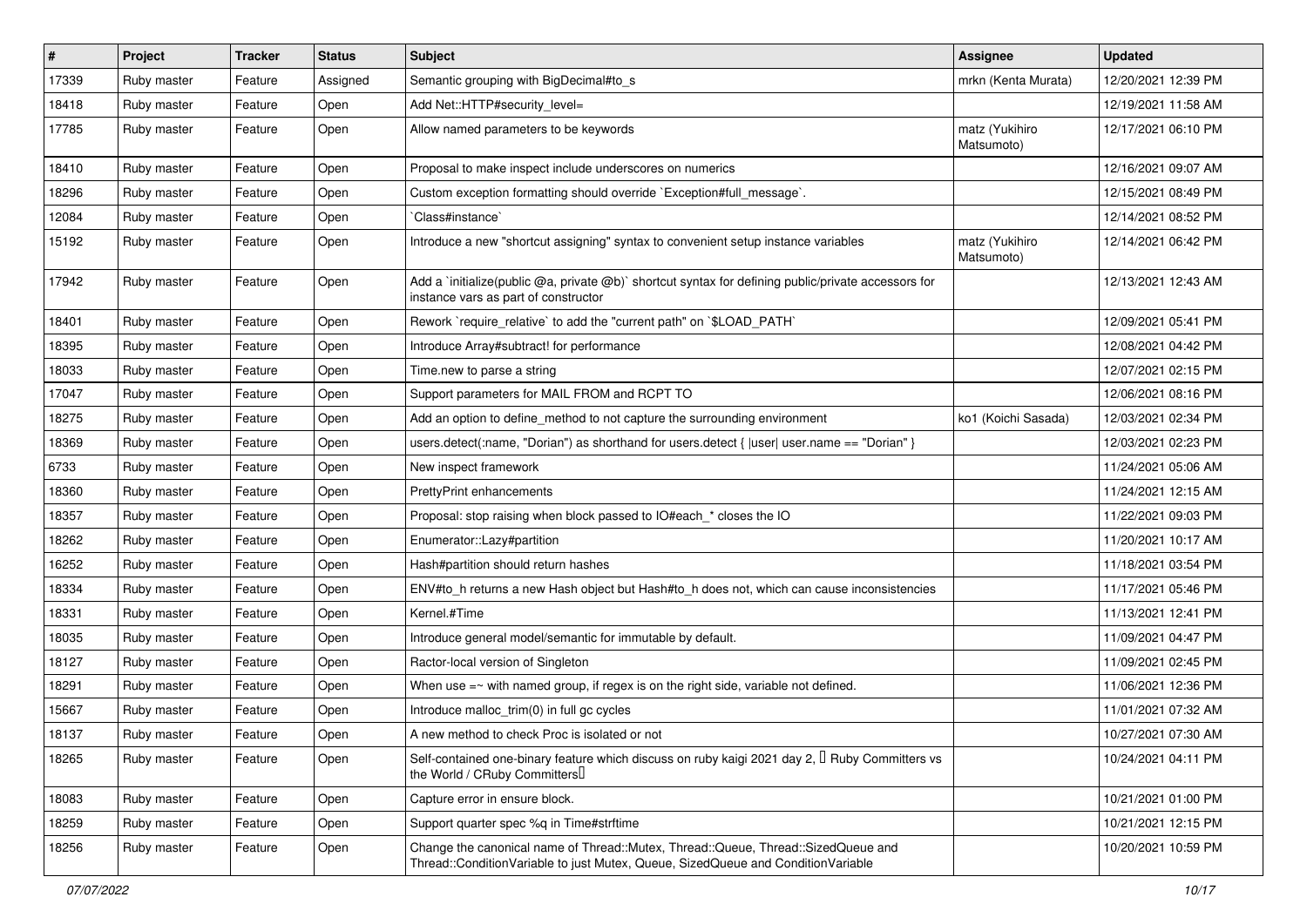| #     | Project     | <b>Tracker</b> | <b>Status</b> | <b>Subject</b>                                                                        | Assignee                      | <b>Updated</b>      |
|-------|-------------|----------------|---------------|---------------------------------------------------------------------------------------|-------------------------------|---------------------|
| 18242 | Ruby master | Feature        | Open          | Parser makes multiple assignment sad in confusing way                                 |                               | 10/09/2021 07:58 AM |
| 18228 | Ruby master | Feature        | Open          | Add a 'timeout' option to 'IO.copy_stream'                                            |                               | 10/01/2021 05:10 AM |
| 18227 | Ruby master | Feature        | Open          | Static class initialization.                                                          | ioquatix (Samuel<br>Williams) | 09/29/2021 09:21 PM |
| 18194 | Ruby master | Feature        | Open          | No easy way to format exception messages per thread/fiber scheduler context.          | mame (Yusuke Endoh)           | 09/29/2021 10:10 AM |
| 17295 | Ruby master | Feature        | Assigned      | Feature: Create a directory and file with Pathname#touch                              | akr (Akira Tanaka)            | 09/28/2021 01:20 AM |
| 18151 | Ruby master | Feature        | Open          | Incorrect Resolv result when DNS server is unreachable                                |                               | 09/18/2021 12:22 AM |
| 18168 | Ruby master | Feature        | Open          | Add ActiveSupport deep_transform_values to Ruby                                       |                               | 09/15/2021 05:29 AM |
| 17355 | Ruby master | Feature        | Assigned      | Using same set of names in or-patterns (pattern matching with $Foo(x)   Bar(x)$ )     | ktsj (Kazuki Tsujimoto)       | 09/13/2021 09:11 AM |
| 18162 | Ruby master | Feature        | Open          | Shorthand method Proc#isolate to create isolated proc objects                         |                               | 09/13/2021 02:33 AM |
| 18146 | Ruby master | Feature        | Open          | Add `delete_prefix` and `delete_suffix` to `Pathname`                                 |                               | 09/03/2021 04:59 AM |
| 18135 | Ruby master | Feature        | Open          | Introduce Enumerable#detect_only                                                      |                               | 09/02/2021 05:44 PM |
| 17294 | Ruby master | Feature        | Assigned      | Feature: Allow method chaining with Pathname#mkpath Pathname#rmtree                   | akr (Akira Tanaka)            | 08/30/2021 06:52 AM |
| 17296 | Ruby master | Feature        | Assigned      | Feature: Pathname#chmod use FileUtils.chmod instead of File                           | akr (Akira Tanaka)            | 08/30/2021 06:51 AM |
| 17297 | Ruby master | Feature        | Assigned      | Feature: Introduce Pathname.mktmpdir                                                  | akr (Akira Tanaka)            | 08/30/2021 06:51 AM |
| 18069 | Ruby master | Feature        | Open          | instance exec is just ignored when the block is originally a method                   |                               | 08/10/2021 05:33 AM |
| 18070 | Ruby master | Feature        | Open          | `attr` should be removed                                                              |                               | 08/09/2021 05:51 PM |
| 18063 | Ruby master | Feature        | Open          | io uring implementation                                                               |                               | 08/05/2021 10:02 AM |
| 18057 | Ruby master | Feature        | Open          | Introduce Array#mean                                                                  |                               | 08/02/2021 02:16 PM |
| 18055 | Ruby master | Feature        | Open          | Introduce                                                                             |                               | 07/30/2021 09:30 AM |
| 13514 | Ruby master | Feature        | Open          | [PATCH] thread_pthread.c (native_sleep): preserve old unblock function                |                               | 07/27/2021 11:41 AM |
| 13502 | Ruby master | Feature        | Open          | remove unused Array#to_s implementation                                               |                               | 07/27/2021 11:41 AM |
| 12992 | Ruby master | Feature        | Open          | ArgumentError if hostname is missing                                                  |                               | 07/27/2021 11:40 AM |
| 15305 | Ruby master | Feature        | Open          | [PATCH] include/ruby/ruby.h (RB_ALLOCV*): remove GC guard                             | nobu (Nobuyoshi<br>Nakada)    | 07/27/2021 11:39 AM |
| 11373 | Ruby master | Feature        | Open          | Add command line option to query valid values for --dump                              |                               | 07/27/2021 11:09 AM |
| 10755 | Ruby master | Feature        | Open          | Use rb_define_alias instead of rb_define_method for rb_cHash                          |                               | 07/27/2021 11:09 AM |
| 10549 | Ruby master | Feature        | Open          | Deprecate each_with_index and each_with_object in favor of with_index and with_object | matz (Yukihiro<br>Matsumoto)  | 07/27/2021 11:09 AM |
| 10287 | Ruby master | Feature        | Open          | rename COLON3 to COLON2 HEAD.                                                         | matz (Yukihiro<br>Matsumoto)  | 07/27/2021 09:34 AM |
| 11431 | Ruby master | Feature        | Open          | [PATCH] rb_parser_compile_*: remove volatile arg                                      |                               | 07/27/2021 07:27 AM |
| 10473 | Ruby master | Feature        | Open          | Change Date#to datetime to use local time                                             |                               | 07/23/2021 07:08 PM |
| 14274 | Ruby master | Feature        | Open          | Merge Std-Lib Time Class into Core                                                    |                               | 07/19/2021 07:54 AM |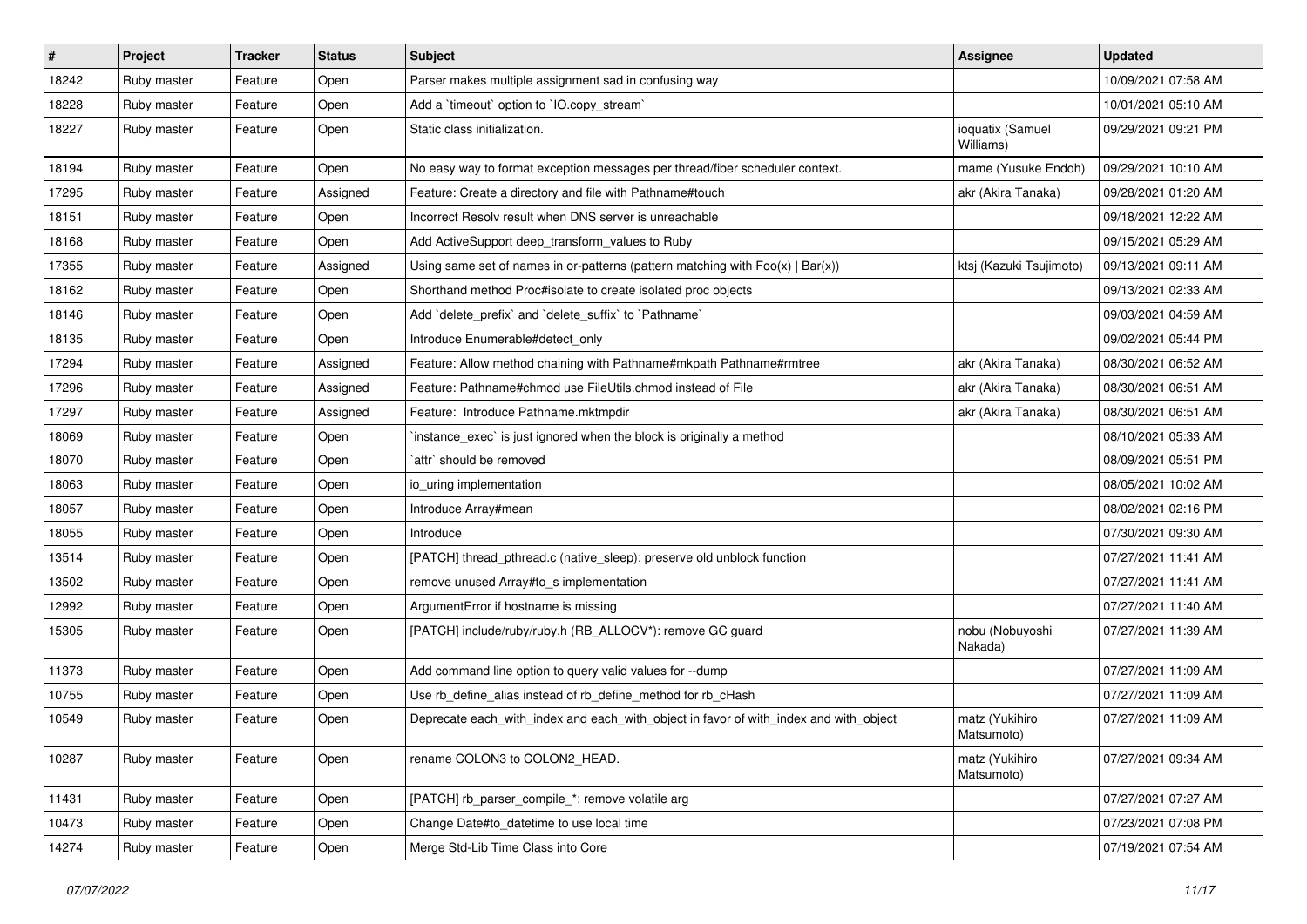| $\sharp$ | Project     | <b>Tracker</b> | <b>Status</b> | <b>Subject</b>                                                                          | <b>Assignee</b>              | <b>Updated</b>      |
|----------|-------------|----------------|---------------|-----------------------------------------------------------------------------------------|------------------------------|---------------------|
| 11500    | Ruby master | Feature        | Open          | [RFC] rename Queue to UnboundedQueue                                                    |                              | 07/19/2021 07:48 AM |
| 14851    | Ruby master | Feature        | Open          | [PATCH] thread_pthread.c: remove non-sleepy timer thread implementation                 |                              | 07/19/2021 05:23 AM |
| 14901    | Ruby master | Feature        | Assigned      | [PATCH] do not block SIGCHLD in normal Ruby Threads                                     | normalperson (Eric<br>Wong)  | 07/19/2021 05:23 AM |
| 17994    | Ruby master | Feature        | Open          | Clarify `IO.read` behavior and add `File.read` method                                   |                              | 07/16/2021 03:04 AM |
| 17938    | Ruby master | Feature        | Open          | Keyword alternative for boolean positional arguments                                    |                              | 07/15/2021 06:46 AM |
| 17924    | Ruby master | Feature        | Open          | Range#infinite?                                                                         |                              | 07/08/2021 11:58 PM |
| 13129    | Ruby master | Feature        | Assigned      | Refinements cannot refine method_missing and respond_to_missing?                        | matz (Yukihiro<br>Matsumoto) | 07/03/2021 10:45 PM |
| 17833    | Ruby master | Feature        | Open          | add IO.readinto(b) where b is a bytes like object that is you can get a memoryview from |                              | 06/30/2021 02:36 PM |
| 18005    | Ruby master | Feature        | Open          | Enable non-blocking 'binding.irb'.                                                      |                              | 06/24/2021 07:20 PM |
| 14378    | Ruby master | Feature        | Open          | Increase Fixnum range on Windows from 31 bits to 63 bits                                |                              | 06/18/2021 07:31 PM |
| 14275    | Ruby master | Feature        | Open          | GC not aggressive enough                                                                |                              | 06/17/2021 06:54 PM |
| 14570    | Ruby master | Feature        | Open          | Make File.expand_path/real_path casing consistent on Windows                            |                              | 06/17/2021 04:22 PM |
| 17950    | Ruby master | Feature        | Open          | Unable to pattern-match against a String key                                            |                              | 06/15/2021 11:42 AM |
| 17944    | Ruby master | Feature        | Open          | Remove Socket.gethostbyaddr and Socket.gethostbyname                                    |                              | 06/10/2021 08:26 AM |
| 10320    | Ruby master | Feature        | Open          | require into module                                                                     |                              | 06/10/2021 08:15 AM |
| 8460     | Ruby master | Feature        | Assigned      | PATCH: optparse: add keep_unknown option                                                | nobu (Nobuyoshi<br>Nakada)   | 05/27/2021 10:07 PM |
| 17884    | Ruby master | Feature        | Open          | locindex for profiling tools                                                            | ko1 (Koichi Sasada)          | 05/24/2021 04:17 PM |
| 17210    | Ruby master | Feature        | Open          | More readable and useful `Set#inspect`                                                  | knu (Akinori MUSHA)          | 05/19/2021 10:12 PM |
| 17859    | Ruby master | Feature        | Open          | Start IRB when running just `ruby`                                                      |                              | 05/14/2021 07:54 AM |
| 17856    | Ruby master | Feature        | Open          | ary.member? is slower than ary.include?                                                 |                              | 05/11/2021 10:12 AM |
| 17844    | Ruby master | Feature        | Open          | Support list of methods to test with respond_to?                                        |                              | 05/06/2021 07:00 PM |
| 17834    | Ruby master | Feature        | Open          | Add a Bytes and BytesArray class that implement memoryview                              |                              | 05/06/2021 02:22 PM |
| 17851    | Ruby master | Feature        | Open          | ruby extension for memoryview                                                           |                              | 05/05/2021 03:15 PM |
| 17825    | Ruby master | Feature        | Open          | Uniformize Float::INFINITY and Date::infinity.new                                       |                              | 05/04/2021 01:43 AM |
| 17647    | Ruby master | Feature        | Open          | Print register `r11` on 32-bit ARM Linux                                                |                              | 04/30/2021 11:22 AM |
| 17830    | Ruby master | Feature        | Open          | Add Integer#previous and Integer#prev                                                   | matz (Yukihiro<br>Matsumoto) | 04/27/2021 11:35 PM |
| 17016    | Ruby master | Feature        | Open          | Enumerable#accumulate                                                                   |                              | 04/27/2021 03:14 PM |
| 17790    | Ruby master | Feature        | Open          | Have a way to clear a String without resetting its capacity                             |                              | 04/21/2021 11:27 PM |
| 12543    | Ruby master | Feature        | Assigned      | explicit tail call syntax: foo() then return                                            | matz (Yukihiro<br>Matsumoto) | 04/18/2021 03:02 PM |
| 17808    | Ruby master | Feature        | Open          | Feature Request: JS like splat of Object properties as named method parameters          |                              | 04/17/2021 11:43 PM |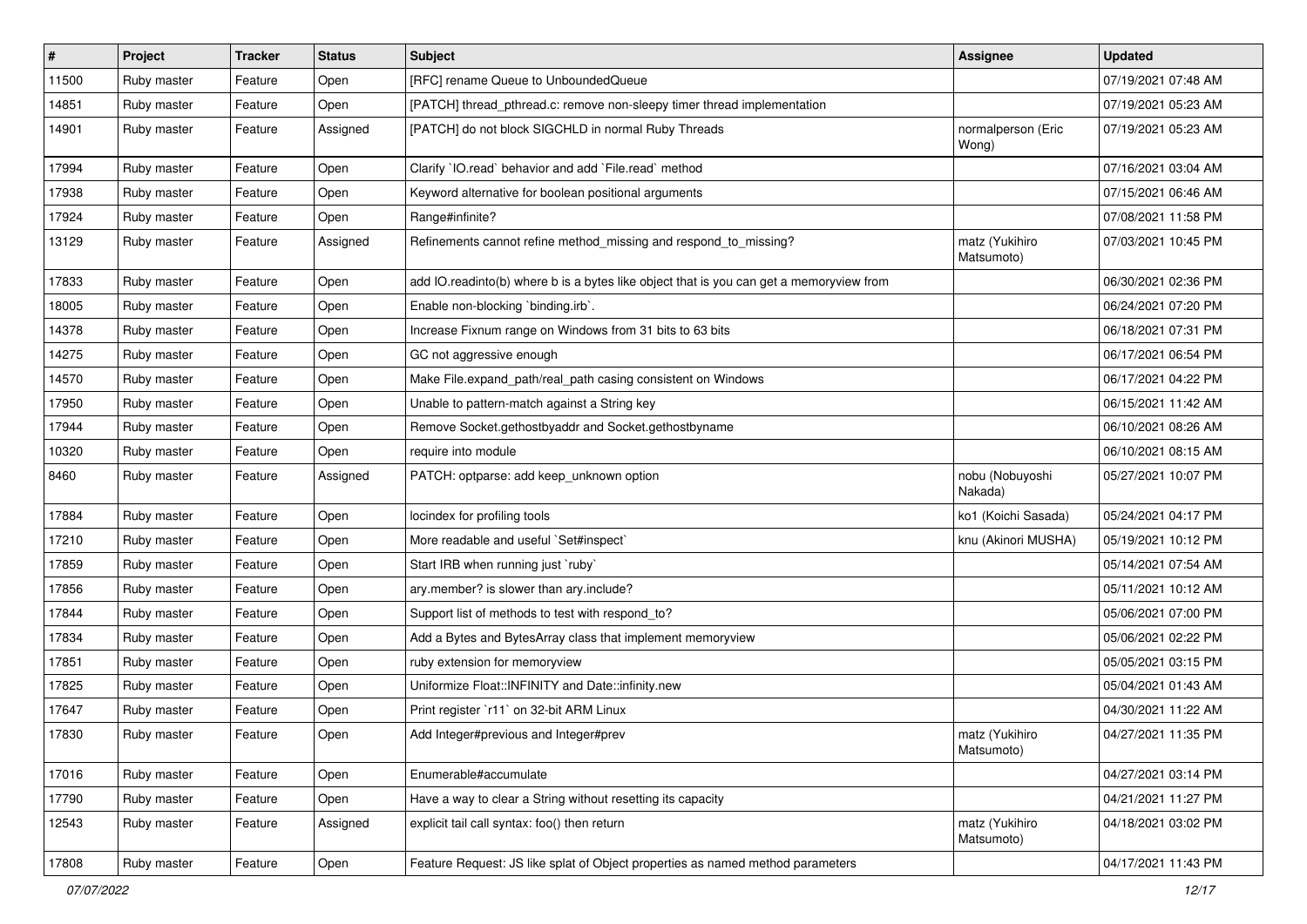| $\vert$ # | Project     | <b>Tracker</b> | <b>Status</b> | <b>Subject</b>                                                                                                                                            | <b>Assignee</b>              | <b>Updated</b>      |
|-----------|-------------|----------------|---------------|-----------------------------------------------------------------------------------------------------------------------------------------------------------|------------------------------|---------------------|
| 17749     | Ruby master | Feature        | Open          | Const source location without name                                                                                                                        |                              | 04/17/2021 07:38 AM |
| 17797     | Ruby master | Feature        | Open          | MIPS support for addr2line.c                                                                                                                              |                              | 04/13/2021 03:49 AM |
| 17786     | Ruby master | Feature        | Open          | Proposal: new "ends" keyword                                                                                                                              |                              | 04/11/2021 01:40 AM |
| 16816     | Ruby master | Feature        | Open          | Prematurely terminated Enumerator should stay terminated                                                                                                  |                              | 04/09/2021 09:24 PM |
| 17773     | Ruby master | Feature        | Open          | Alias `Numeric#zero?` and `Float#zero?` as `Numeric#empty?` and `Float#empty?`                                                                            |                              | 04/02/2021 03:39 PM |
| 17771     | Ruby master | Feature        | Open          | String#start_with? should not construct MatchData or set \$~                                                                                              |                              | 04/02/2021 02:49 PM |
| 17758     | Ruby master | Feature        | Open          | Provide Hash#count for performance improvement                                                                                                            |                              | 03/28/2021 06:39 PM |
| 17743     | Ruby master | Feature        | Open          | Show argument types in backtrace                                                                                                                          |                              | 03/25/2021 06:39 PM |
| 17682     | Ruby master | Feature        | Open          | String#casecmp performance improvement                                                                                                                    |                              | 03/24/2021 02:29 PM |
| 17718     | Ruby master | Feature        | Open          | a method paramaters object that can be pattern matched against                                                                                            |                              | 03/24/2021 01:29 PM |
| 17741     | Ruby master | Feature        | Open          | Ruby links to `objc` for convenience - this should be moved into a native ext                                                                             |                              | 03/23/2021 01:24 AM |
| 13820     | Ruby master | Feature        | Open          | Add a nil coalescing operator                                                                                                                             |                              | 03/16/2021 03:34 PM |
| 17638     | Ruby master | Feature        | Assigned      | Support backtracing with the libbacktrace library                                                                                                         | naruse (Yui NARUSE)          | 03/05/2021 03:40 PM |
| 17663     | Ruby master | Feature        | Open          | Enumerator#with, an alternative to Enumerator#with_object                                                                                                 |                              | 03/02/2021 05:48 PM |
| 17660     | Ruby master | Feature        | Open          | Expose information about which basic methods have been redefined                                                                                          |                              | 03/02/2021 03:31 PM |
| 16113     | Ruby master | Feature        | Open          | Partial application                                                                                                                                       |                              | 03/02/2021 02:00 PM |
| 17184     | Ruby master | Feature        | Open          | No stdlib function to perform simple string replacement                                                                                                   | matz (Yukihiro<br>Matsumoto) | 02/23/2021 09:27 PM |
| 16990     | Ruby master | Feature        | Open          | Sets: operators compatibility with Array                                                                                                                  |                              | 02/22/2021 11:37 PM |
| 17627     | Ruby master | Feature        | Open          | Suggestion: Implement `freeze_values` instance method on collection-like classes.                                                                         |                              | 02/16/2021 07:58 PM |
| 17593     | Ruby master | Feature        | Assigned      | load_iseq_eval should override the ISeq path                                                                                                              | ko1 (Koichi Sasada)          | 02/16/2021 08:27 AM |
| 7394      | Ruby master | Feature        | Assigned      | Enumerable#find ifnone parameter could be non-callable                                                                                                    | nobu (Nobuyoshi<br>Nakada)   | 02/10/2021 09:32 AM |
| 17140     | Ruby master | Feature        | Open          | Merge Enumerable#grep(_v) with Enumerable#select/reject                                                                                                   |                              | 02/10/2021 07:56 AM |
| 17616     | Ruby master | Feature        | Open          | Support backtracing on Linux with non-GNU-libc + libunwind                                                                                                |                              | 02/09/2021 01:12 PM |
| 17611     | Ruby master | Feature        | Open          | Expose `rb_execarg` interfaces and `rb_grantpt`                                                                                                           |                              | 02/07/2021 01:52 AM |
| 17566     | Ruby master | Feature        | Open          | Tune thread QoS / efficiency on macOS                                                                                                                     |                              | 01/29/2021 09:16 AM |
| 11539     | Ruby master | Feature        | Open          | Support explicit declaration of volatile instance variables                                                                                               |                              | 01/26/2021 03:30 PM |
| 17579     | Ruby master | Feature        | Open          | [Proposal] A suggestion for newline-separated shorthand notation, for the creation of Arrays<br>containing strings that may contain '' (space) characters |                              | 01/25/2021 04:33 PM |
| 17330     | Ruby master | Feature        | Open          | Object#non                                                                                                                                                |                              | 01/25/2021 03:54 PM |
| 17576     | Ruby master | Feature        | Open          | Partial Functions (procs, lambdas)                                                                                                                        |                              | 01/24/2021 07:58 PM |
| 13750     | Ruby master | Feature        | Open          | Improve String#casecmp? and Symbol#casecmp? performance with ASCII string                                                                                 |                              | 01/24/2021 07:12 AM |
| 17562     | Ruby master | Feature        | Open          | Update - E option in --help                                                                                                                               |                              | 01/19/2021 05:38 PM |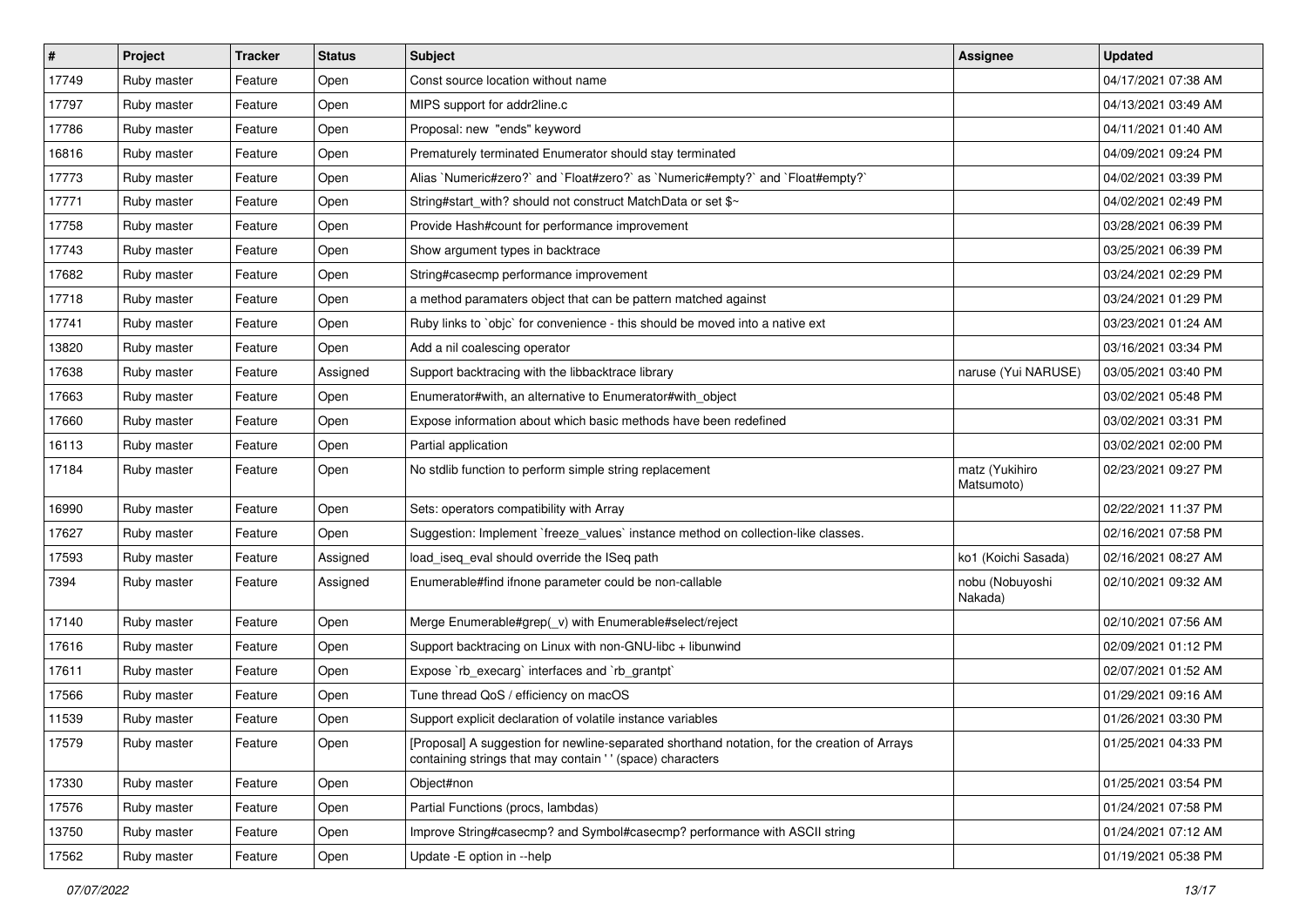| $\vert$ # | Project     | <b>Tracker</b> | <b>Status</b> | Subject                                                                                                                                | Assignee                     | <b>Updated</b>      |
|-----------|-------------|----------------|---------------|----------------------------------------------------------------------------------------------------------------------------------------|------------------------------|---------------------|
| 14430     | Ruby master | Feature        | Open          | net/http: use Socket.tcp with connect_timeout, instead of TCPSocket.open wrapped in<br>Timeout.timeout                                 |                              | 01/19/2021 10:01 AM |
| 17550     | Ruby master | Feature        | Open          | Why no function to get all subdirectories of a directory?                                                                              |                              | 01/18/2021 08:57 AM |
| 11882     | Ruby master | Feature        | Open          | Map or NamedMap                                                                                                                        | matz (Yukihiro<br>Matsumoto) | 01/17/2021 01:31 PM |
| 17528     | Ruby master | Feature        | Open          | Make Addrinfo.getaddrinfo fall back to Timeout.timeout for :resolv timeout                                                             |                              | 01/13/2021 08:50 PM |
| 17496     | Ruby master | Feature        | Open          | Add constant Math::TAU                                                                                                                 |                              | 01/13/2021 05:47 AM |
| 17097     | Ruby master | Feature        | Open          | 'map min', 'map max'                                                                                                                   |                              | 01/13/2021 01:24 AM |
| 17357     | Ruby master | Feature        | Open          | Queue#pop`should have a block form for closed queues                                                                                   |                              | 01/12/2021 07:32 AM |
| 17291     | Ruby master | Feature        | Assigned      | Optimize __send__ call                                                                                                                 | matz (Yukihiro<br>Matsumoto) | 01/12/2021 05:47 AM |
| 17474     | Ruby master | Feature        | Open          | Interpreting constants at compile time                                                                                                 |                              | 01/07/2021 04:40 PM |
| 15225     | Ruby master | Feature        | Open          | OpenStruct: Recursively converting child Hash objects to OpenStruct objects.                                                           |                              | 01/03/2021 02:30 AM |
| 17471     | Ruby master | Feature        | Open          | send_if method for improved conditional chaining                                                                                       |                              | 12/29/2020 03:23 PM |
| 16291     | Ruby master | Feature        | Open          | Introduce support for resize in rb_ary_freeze and prefer internal use of rb_ary_freeze and<br>rb_str_freeze for String and Array types | nobu (Nobuyoshi<br>Nakada)   | 12/25/2020 02:43 AM |
| 17393     | Ruby master | Feature        | Open          | `Ractor::Moved#inspect`                                                                                                                | ko1 (Koichi Sasada)          | 12/21/2020 05:47 PM |
| 17414     | Ruby master | Feature        | Open          | Ractor should allow access to shareable attributes for Modules/Classes                                                                 | ko1 (Koichi Sasada)          | 12/21/2020 03:56 PM |
| 17416     | Ruby master | Feature        | Open          | Improve performance Kernel#itself                                                                                                      |                              | 12/21/2020 01:14 PM |
| 8948      | Ruby master | Feature        | Assigned      | Frozen regex                                                                                                                           | matz (Yukihiro<br>Matsumoto) | 12/20/2020 07:15 PM |
| 17406     | Ruby master | Feature        | Open          | Add `NoMatchingPatternError#depth`                                                                                                     |                              | 12/19/2020 03:18 PM |
| 17404     | Ruby master | Feature        | Open          | Ractor `move:` API to allow shareability check                                                                                         | ko1 (Koichi Sasada)          | 12/18/2020 09:17 PM |
| 17099     | Ruby master | Feature        | Open          | Remove boolean argument and warning from Module#attr                                                                                   |                              | 12/18/2020 04:15 AM |
| 17333     | Ruby master | Feature        | Open          | Enumerable#many?                                                                                                                       |                              | 12/11/2020 03:38 AM |
| 6810      | Ruby master | Feature        | Assigned      | module A::B; end` is not equivalent to `module A; module B; end; end` with respect to constant<br>lookup (scope)                       | matz (Yukihiro<br>Matsumoto) | 12/10/2020 09:22 AM |
| 10238     | Ruby master | Feature        | Open          | todo: remove dependency on malloc_usable_size                                                                                          | ko1 (Koichi Sasada)          | 12/10/2020 09:20 AM |
| 16937     | Ruby master | Feature        | Assigned      | Add DNS over HTTP to Resolv                                                                                                            | akr (Akira Tanaka)           | 12/10/2020 09:15 AM |
| 16461     | Ruby master | Feature        | Assigned      | Proc#using                                                                                                                             | matz (Yukihiro<br>Matsumoto) | 12/10/2020 09:10 AM |
| 17134     | Ruby master | Feature        | Open          | Add resolv_timeout to TCPSocket                                                                                                        |                              | 12/10/2020 09:09 AM |
| 6869      | Ruby master | Feature        | Open          | Do not treat `_` parameter exceptionally                                                                                               | matz (Yukihiro<br>Matsumoto) | 12/10/2020 08:58 AM |
| 14492     | Ruby master | Feature        | Open          | iseq loading + caching should be in core                                                                                               | ko1 (Koichi Sasada)          | 12/10/2020 08:53 AM |
| 13847     | Ruby master | Feature        | Assigned      | Gem activated problem for default gems                                                                                                 |                              | 12/10/2020 08:53 AM |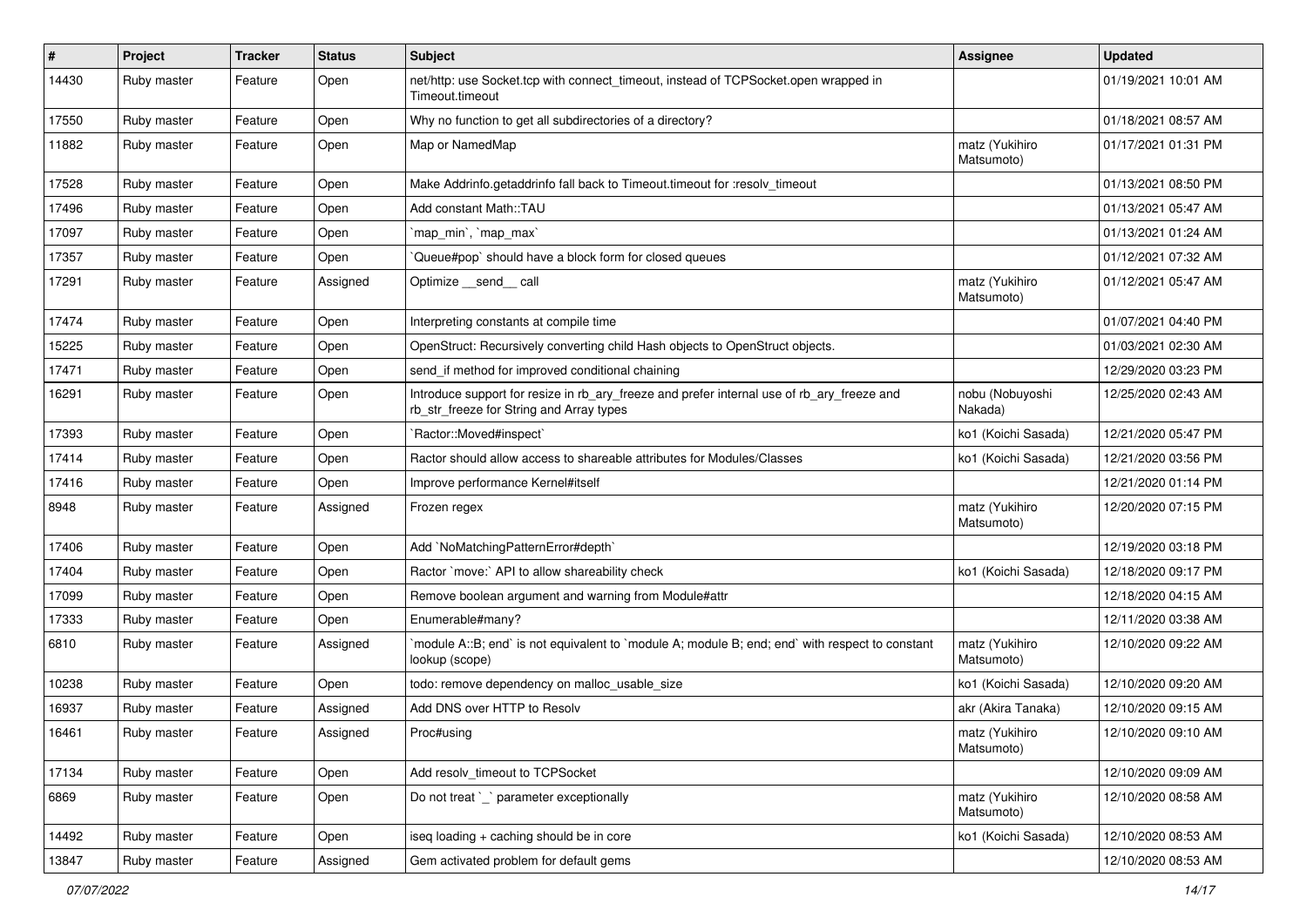| #     | Project     | <b>Tracker</b> | <b>Status</b> | <b>Subject</b>                                                                           | <b>Assignee</b>              | <b>Updated</b>      |
|-------|-------------|----------------|---------------|------------------------------------------------------------------------------------------|------------------------------|---------------------|
| 10489 | Ruby master | Feature        | Open          | Add inherit method for clearer and multiple inheritance                                  | matz (Yukihiro<br>Matsumoto) | 12/10/2020 08:53 AM |
| 10318 | Ruby master | Feature        | Open          | [PATCH 0/n] Let underscore be positionally matched arg to omit binding obvious variable. |                              | 12/10/2020 08:53 AM |
| 8807  | Ruby master | Feature        | Open          | <b>Custom literals</b>                                                                   |                              | 12/10/2020 08:53 AM |
| 8270  | Ruby master | Feature        | Open          | Ruby should build without thread support (aka minix)                                     | nobu (Nobuyoshi<br>Nakada)   | 12/10/2020 08:53 AM |
| 8229  | Ruby master | Feature        | Open          | extend Hash.include?                                                                     | matz (Yukihiro<br>Matsumoto) | 12/10/2020 08:53 AM |
| 7748  | Ruby master | Feature        | Open          | Contextual send                                                                          | matz (Yukihiro<br>Matsumoto) | 12/10/2020 08:53 AM |
| 6841  | Ruby master | Feature        | Assigned      | Shorthand for Assigning Return Value of Method to Self                                   | matz (Yukihiro<br>Matsumoto) | 12/10/2020 08:53 AM |
| 6594  | Ruby master | Feature        | Assigned      | Integrated Functor                                                                       | matz (Yukihiro<br>Matsumoto) | 12/10/2020 08:53 AM |
| 6452  | Ruby master | Feature        | Assigned      | Allow extend to override class methods                                                   | matz (Yukihiro<br>Matsumoto) | 12/10/2020 08:53 AM |
| 5825  | Ruby master | Feature        | Assigned      | Sweet instance var assignment in the object initializer                                  | matz (Yukihiro<br>Matsumoto) | 12/10/2020 08:53 AM |
| 8164  | Ruby master | Feature        | Assigned      | Public/Private                                                                           | matz (Yukihiro<br>Matsumoto) | 12/10/2020 08:50 AM |
| 7644  | Ruby master | Feature        | Assigned      | In refinements, change "using" keyword to a less generic word.                           | matz (Yukihiro<br>Matsumoto) | 12/10/2020 08:49 AM |
| 7546  | Ruby master | Feature        | Open          | Change behavior of `Array#slice` for an argument of `Range` class                        | matz (Yukihiro<br>Matsumoto) | 12/10/2020 08:49 AM |
| 7545  | Ruby master | Feature        | Open          | Make Range act as a "lazy ordered set"                                                   |                              | 12/10/2020 08:49 AM |
| 7220  | Ruby master | Feature        | Open          | Separate IO#dup, StringIO#initialize_copy from dup(2)                                    |                              | 12/10/2020 08:47 AM |
| 6828  | Ruby master | Feature        | Open          | <b>Constancy of Constants</b>                                                            |                              | 12/10/2020 08:47 AM |
| 5456  | Ruby master | Feature        | Assigned      | kernel#syscall() should be removed.                                                      | matz (Yukihiro<br>Matsumoto) | 12/10/2020 08:46 AM |
| 1644  | Ruby master | Feature        | Assigned      | recv on inherited socket wrapped in TCPSocket does not read data, on Windows             | cruby-windows                | 12/10/2020 08:45 AM |
| 17375 | Ruby master | Feature        | Open          | Add scheduler callbacks for transferring fibers                                          |                              | 12/07/2020 11:31 PM |
| 17156 | Ruby master | Feature        | Open          | Refinements per directory tree                                                           |                              | 12/07/2020 05:19 AM |
| 17356 | Ruby master | Feature        | Open          | Alignment of memory allocated through Fiddle struct's malloc                             |                              | 12/02/2020 11:06 AM |
| 17353 | Ruby master | Feature        | Open          | Functional chaining operator                                                             |                              | 11/30/2020 03:29 AM |
| 16241 | Ruby master | Feature        | Open          | Shorter syntax for anonymous refinements                                                 |                              | 11/20/2020 07:22 PM |
| 17143 | Ruby master | Feature        | Open          | Improve support for warning categories                                                   |                              | 11/20/2020 01:05 PM |
| 17325 | Ruby master | Feature        | Open          | Adds Fiber#cancel, which forces a Fiber to break/return                                  |                              | 11/19/2020 12:34 AM |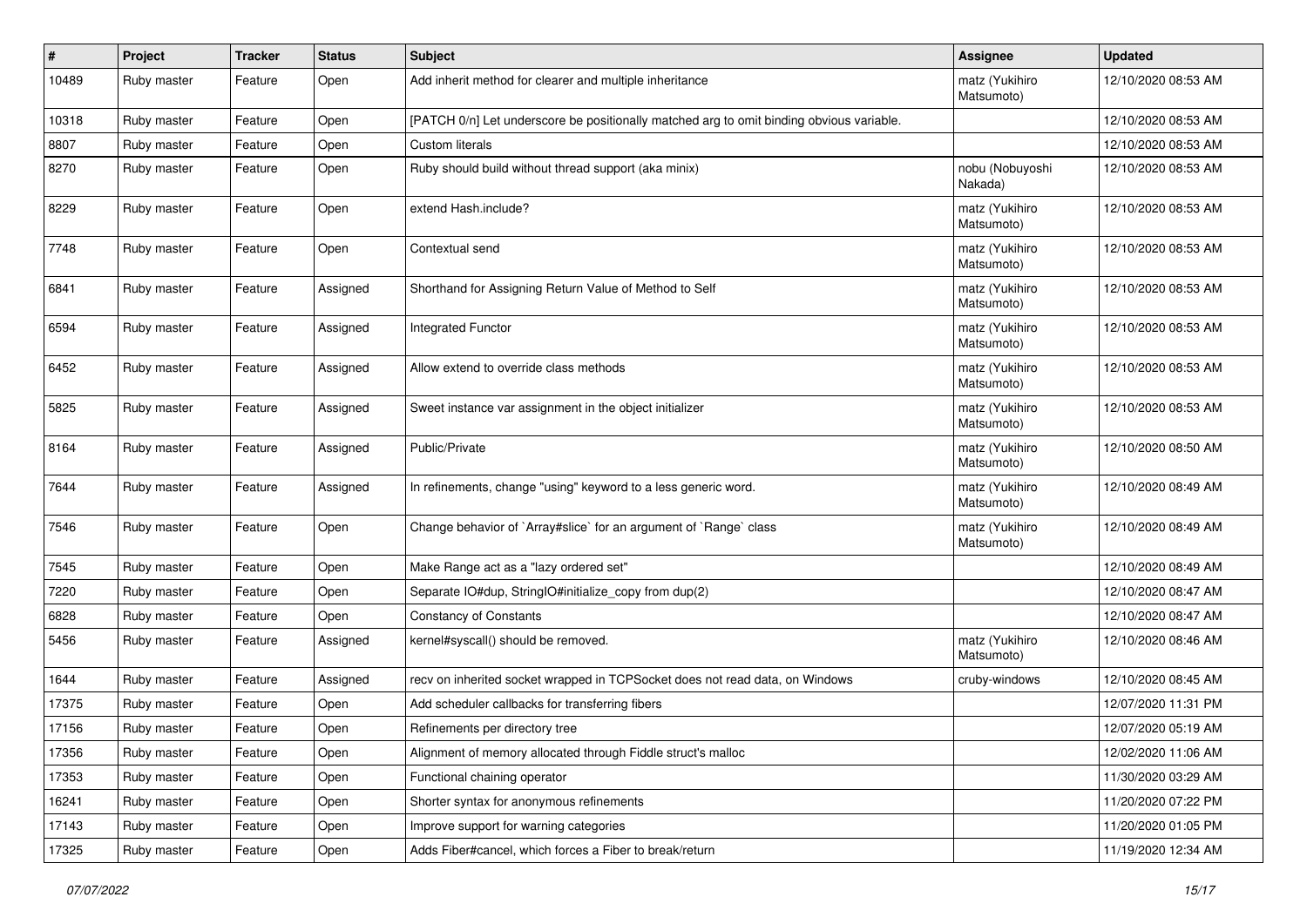| $\sharp$ | Project     | <b>Tracker</b> | <b>Status</b> | <b>Subject</b>                                                                | Assignee                            | <b>Updated</b>      |
|----------|-------------|----------------|---------------|-------------------------------------------------------------------------------|-------------------------------------|---------------------|
| 17315    | Ruby master | Feature        | Open          | Hash #transform                                                               |                                     | 11/13/2020 08:38 PM |
| 17298    | Ruby master | Feature        | Open          | Ractor's basket communication APIs                                            |                                     | 11/13/2020 04:16 PM |
| 14922    | Ruby master | Feature        | Assigned      | Resolv getaddresses ignores AAAA records for IPv6                             | akr (Akira Tanaka)                  | 11/13/2020 04:01 AM |
| 11322    | Ruby master | Feature        | Assigned      | OpenUri: RuntimeError: HTTP redirection loop                                  | akr (Akira Tanaka)                  | 11/13/2020 03:52 AM |
| 17311    | Ruby master | Feature        | Open          | Improve performance Array#deconstruct & Array#to_ary                          |                                     | 11/08/2020 07:12 AM |
| 17286    | Ruby master | Feature        | Open          | Ractor.new' should accept 'move: true'                                        |                                     | 11/08/2020 03:01 AM |
| 17208    | Ruby master | Feature        | Open          | Add `Set#compact` and `Set#compact!` methods                                  |                                     | 11/05/2020 10:44 AM |
| 17127    | Ruby master | Feature        | Open          | Some TrueClass methods are faster if implemented in Ruby                      |                                     | 11/05/2020 07:11 AM |
| 17288    | Ruby master | Feature        | Open          | Optimize _send_call with a literal method name                                | matz (Yukihiro<br>Matsumoto)        | 10/30/2020 12:17 AM |
| 17290    | Ruby master | Feature        | Open          | Syntax sugar for boolean keyword argument                                     |                                     | 10/29/2020 04:51 AM |
| 17206    | Ruby master | Feature        | Open          | Introduce new Regexp option to avoid global MatchData allocations             |                                     | 10/28/2020 10:43 PM |
| 17285    | Ruby master | Feature        | Open          | Less strict `Ractor.select`                                                   |                                     | 10/26/2020 03:15 AM |
| 17279    | Ruby master | Feature        | Open          | Allow a negative step in Range#step with a block                              | matz (Yukihiro<br>Matsumoto)        | 10/22/2020 02:23 AM |
| 17258    | Ruby master | Feature        | Open          | Oneshot Branch Coverage                                                       |                                     | 10/09/2020 08:26 PM |
| 13153    | Ruby master | Feature        | Open          | Inconsistent sprintf formatting for 0 value                                   |                                     | 09/29/2020 03:30 PM |
| 15815    | Ruby master | Feature        | Open          | Add option to raise NoMethodError for OpenStruct                              | marcandre (Marc-Andre<br>Lafortune) | 09/28/2020 02:11 AM |
| 17056    | Ruby master | Feature        | Open          | Array#index: Allow specifying the position to start search as in String#index |                                     | 09/25/2020 01:41 PM |
| 17173    | Ruby master | Feature        | Open          | open-uri I ciphers IIIIIII                                                    | akr (Akira Tanaka)                  | 09/25/2020 09:17 AM |
| 15628    | Ruby master | Feature        | Assigned      | init_inetsock_internal should fallback to IPv4 if IPv6 is unreachable         | Glass_saga (Masaki<br>Matsushita)   | 09/25/2020 05:42 AM |
| 10561    | Ruby master | Feature        | Open          | Improve function of Thread::Backtrace::Location #path and #absolute_path      |                                     | 09/24/2020 09:39 AM |
| 10637    | Ruby master | Feature        | Assigned      | Puppet orchestration on vagrant fails with Error: Non-HTTP proxy URI          | akr (Akira Tanaka)                  | 09/23/2020 10:23 PM |
| 12416    | Ruby master | Feature        | Open          | struct rb_id_table lacks mark function                                        |                                     | 09/22/2020 07:43 PM |
| 17165    | Ruby master | Feature        | Open          | Add `filter` and `flatten` keywords to `Enumerable#map`                       |                                     | 09/13/2020 09:41 AM |
| 13719    | Ruby master | Feature        | Open          | [PATCH] net/http: allow existing socket arg for Net::HTTP.start               |                                     | 09/12/2020 09:45 PM |
| 17166    | Ruby master | Feature        | Open          | net/http not supporting unix domain sockets                                   |                                     | 09/12/2020 02:51 PM |
| 16794    | Ruby master | Feature        | Open          | Rightward operators                                                           |                                     | 09/10/2020 09:34 PM |
| 17163    | Ruby master | Feature        | Open          | Rename `begin`                                                                |                                     | 09/09/2020 03:04 AM |
| 17148    | Ruby master | Feature        | Open          | stdbuf(1) support                                                             |                                     | 09/07/2020 04:12 AM |
| 17155    | Ruby master | Feature        | Open          | Add a Diggable mixin                                                          |                                     | 09/05/2020 02:08 PM |
| 17151    | Ruby master | Feature        | Open          | Support multiple builtin ruby code for implimatation in Ruby & C              |                                     | 09/05/2020 01:41 AM |